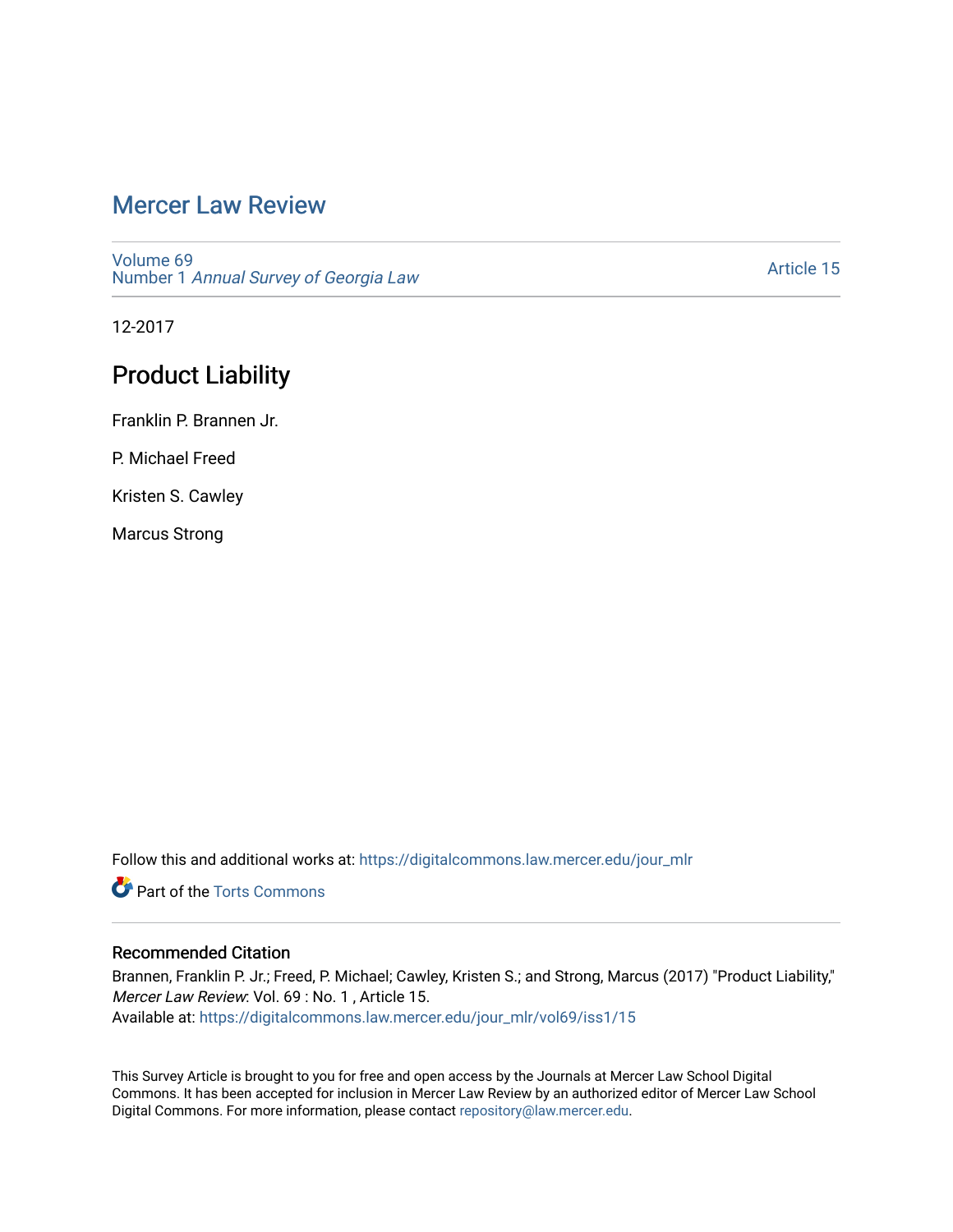# **Product Liability**

## **by Franklin P. Brannen, Jr.\***

## **P. Michael Freed\*\***

# **Kristen S. Cawley'**

# **and Marcus Strong\***

This Article surveys developments in Georgia product liability law between June **1, 2015** and May **31, 2017.1** It covers noteworthy cases decided during this period **by** the Georgia Supreme Court, Georgia Court of Appeals, the United States Court of Appeals for the Eleventh Circuit, and the United States district courts located in Georgia.

#### **I. ELEMENTS** OF PRODUCT LIABILITY CLAIMS

### *A. Definition of Manufacturer*

Georgia product liability law limits strict liability to the manufacturer of the product at issue.<sup>2</sup> Non-manufacturers in the sales chain may only be found liable under a negligence or breach of warranty theory. Defining

\*"Associate in the firm of Lewis Brisbois Bisgaard **&** Smith, Atlanta, Georgia. University of Georgia (B.A., magna cum laude, high honors, 2004); Georgia State University College of Law **(J.D., 2007).** Member, State Bar of Georgia.

**1.** For an analysis of product liability law during the prior survey period, see Franklin P. Brannen, Jr., P. Michael Freed **&** Jake **C.** Evans, *Product Liability, Annual Survey of Georgia Law,* **67** MERCER L. REV. **177 (2015).**

2. **O.C.G.A. § 51-1-11 (2017).**

<sup>\*</sup>Partner in the firm of Lewis Brisbois Bisgaard **&** Smith, Atlanta, Georgia. Yale University (B.A., **1992);** Mercer University School of Law *(J.D.,* cum laude, **1996).** Member, State Bars of Georgia, Alabama, Florida, and Mississippi.

<sup>&</sup>quot;Partner in the firm of Lewis Brisbois Bisgaard **&** Smith, Atlanta, Georgia. Goshen College (B.A., **1998);** Georgia State University College of Law **(J.D.,** magna cum laude, **2006).** Member, State Bar of Georgia.

<sup>&</sup>quot;"Associate in the firm of Lewis Brisbois Bisgaard **&** Smith, Atlanta, Georgia. Yale University (B.A., 2011); Columbia Law School **(J.D.,** 2014). Harlan Fiske Stone Scholar. Member, State Bar of Georgia.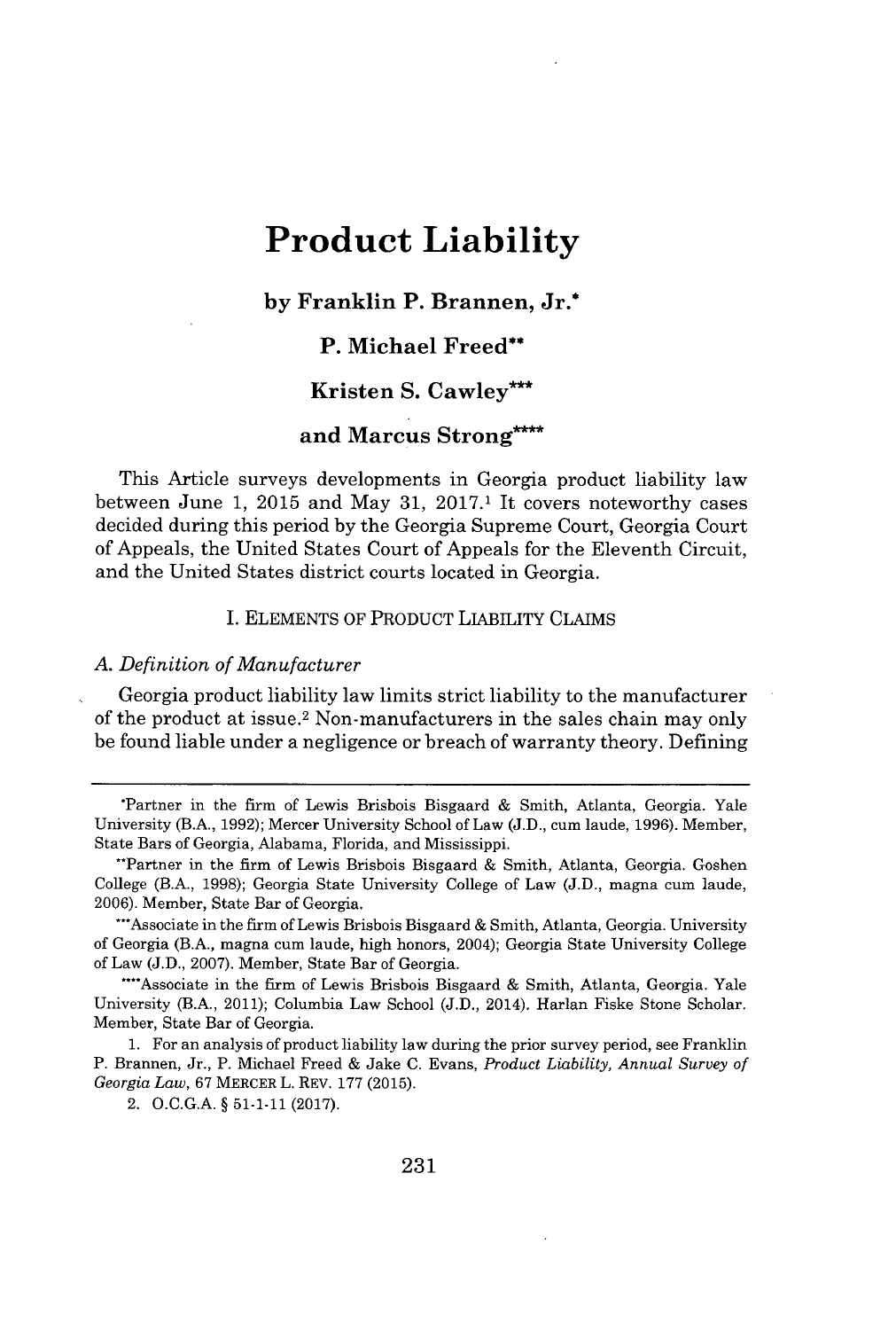whether a defendant is or is not a manufacturer, therefore, is a critical issue in many product liability cases.

In *Williams v. Pacific Cycle, Inc.,* **3** the Eleventh Circuit addressed the definition of "manufacturer." The plaintiff in *Williams* suffered a brain injury when he fell off of his bicycle and struck his head on the pavement. At the time of the accident, the plaintiff was wearing a Pulsar model Schwinn bike helmet. Pacific Cycle, the owner of the Schwinn brand name, granted a license to PTI Sports (PTI) to sell helmets using the Schwinn brand.<sup>4</sup> Then, Pacific Cycle purchased certain assets from PTI including an inventory of Schwinn bicycle helmets. The subject helmet had been manufactured **by** Strategic Sports Ltd. (Strategic). The plaintiff filed suit against Pacific Cycle seeking relief under several theories including strict liability for design defect, negligent design and manufacture, and negligent import, sale, and distribution. The district court granted summary judgment to Pacific Cycle on all of the plaintiffs claims.<sup>5</sup>

The Eleventh Circuit considered whether certain actions on the part of PTI took Pacific Cycle out of the category of product seller and made it a manufacturer that could be subject to a strict liability claim.<sup>6</sup> These actions included that PTI provided the instructional booklet and header card for the Pulsar, provided some design specifications, imported the Pulsar, and shipped the Pulsar to a retailer.<sup>7</sup> The court also considered whether Pacific Cycle's role as an importer, which required it to adhere to certain Consumer Product Safety Commission regulations, made it a manufacturer subject to strict liability claims under Georgia law.<sup>8</sup>

As to these two questions, the court held the actions attributable to Pacific Cycle were not sufficient to make it a manufacturer. Further, the fact that Pacific Cycle was a bicycle helmet importer subject to federal regulations did not make it a manufacturer under Georgia law.<sup>9</sup> It was a product seller pursuant to section **51-1-11.110** of the Official Code of Georgia Annotated (O.C.G.A.), which excluded it from strict liability.<sup>11</sup> The court also considered the question of whether Pacific Cycle was an "ostensible manufacturer" under Georgia law and may be held liable for

- **7.** *Id. at* **718-19.**
- **8.** *Id. at* **719.**
- *9. Id. at* **720-21.**
- 10. **O.C.G.A. § 51-1-11.1 (2017).**

**11.** *Williams,* **661** F. App'x at **719.**

**<sup>3. 661</sup>** F. App'x **716** (11th Cir. **2016).**

*<sup>4.</sup> Id.* at **717.**

**<sup>5.</sup>** *Id. at* **716-18.**

*<sup>6.</sup> Id. at* **718.**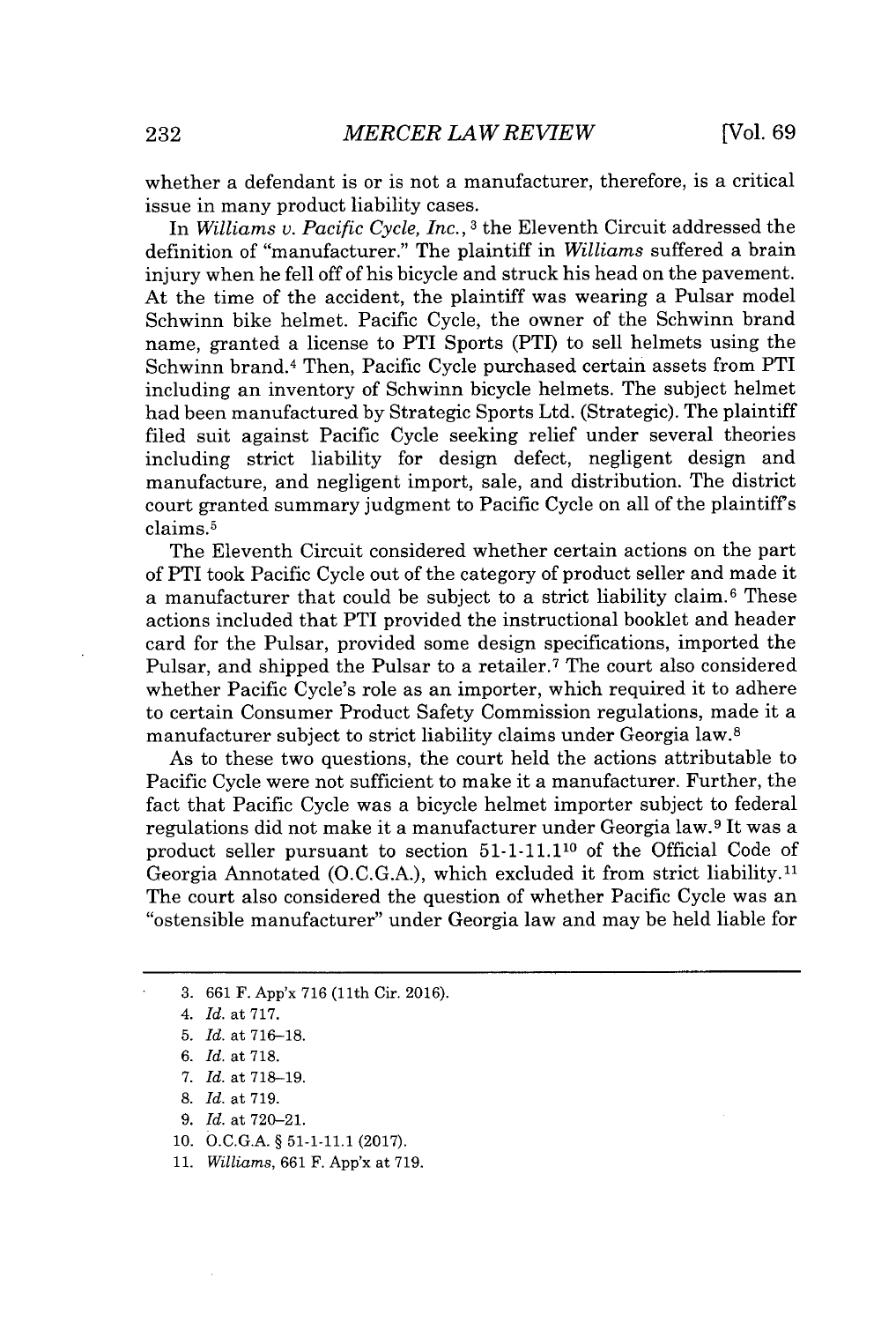negligent design and manufacture.<sup>12</sup> The court held that Pacific Cycle could not be held liable for negligent manufacture or design as an ostensible manufacturer because neither it nor its licensee designed or manufactured the helmet.13

In *Pfeil v. Mike's Golf Carts, LLC,14* the United States District Court for the Middle District of Georgia also considered the question of what it means to be a product manufacturer.<sup>15</sup> The plaintiffs brought a negligence and strict liability product claim for injuries sustained when part of a golf cart's suspension broke causing the cart to flip over. The defendant purchased a used 2002 Club Car limo golf cart and installed a cargo box, roll bar, dipped-camo body, cooler rack, winch, elevenhorsepower motor, 700-amp controller, heavy-duty F and R switch, teninch **lift** kit, clay basket, gun rack, as well as twelve-inch rims, six 8-volt batteries, and 27-inch tires. The parties disputed whether the customized golf cart was a "Beast Buggy model" or the accessories added were part of the defendant's "Beast Package."<sup>16</sup> The court denied the defendant's motion for summary judgment holding that the defendant was not the manufacturer as a matter of law because the evidence conflicted as to whether the defendant assembled component parts into a single product and sold it under its own name (the Beast Buggy). $17$ 

*In Andrews v. Autoliv Japan,* Ltd.,18 the United States District Court for the Northern District of Georgia also addressed the definition of a product manufacturer.<sup>19</sup> There, Andrews died when his head struck the steering wheel of his **2005** Mazda **3** after it left the road and struck some trees. Andrews's estate and surviving spouse filed suit against Autoliv Japan and others for damages contending that a defective seatbelt assembly was the cause of his death. The main issue was whether Autoliv designed the seatbelt assembly for the **2005** Mazda **3.20** The evidence showed that Autoliv's role was limited to choosing the components appropriate for the Mazda **3** based on Mazda's specifications, while Mazda made the ultimate decision regarding the types of components to incorporate. <sup>2</sup> 1 The court granted Autoliv's motion for summary judgment,

**19.** *Id.* at 1343.

21. *Id.* at 1347.

<sup>12.</sup> *Id.* at **720.**

**<sup>13.</sup>** *Id.*

<sup>14.</sup> No. 5:13-CV-434, 2015 **U.S.** Dist. LEXIS **121801** (M.D. Ga. Sept. 14, **2015).**

**<sup>15.</sup>** *Id.*

**<sup>16.</sup>** *Id.* at \*2-4.

**<sup>17.</sup>** *Id.* at **\*16-17.**

**<sup>18. 228</sup>** F. Supp. **3d** 1340 **(N.D.** Ga. **2017).**

<sup>20.</sup> *Id.* at 1341-42.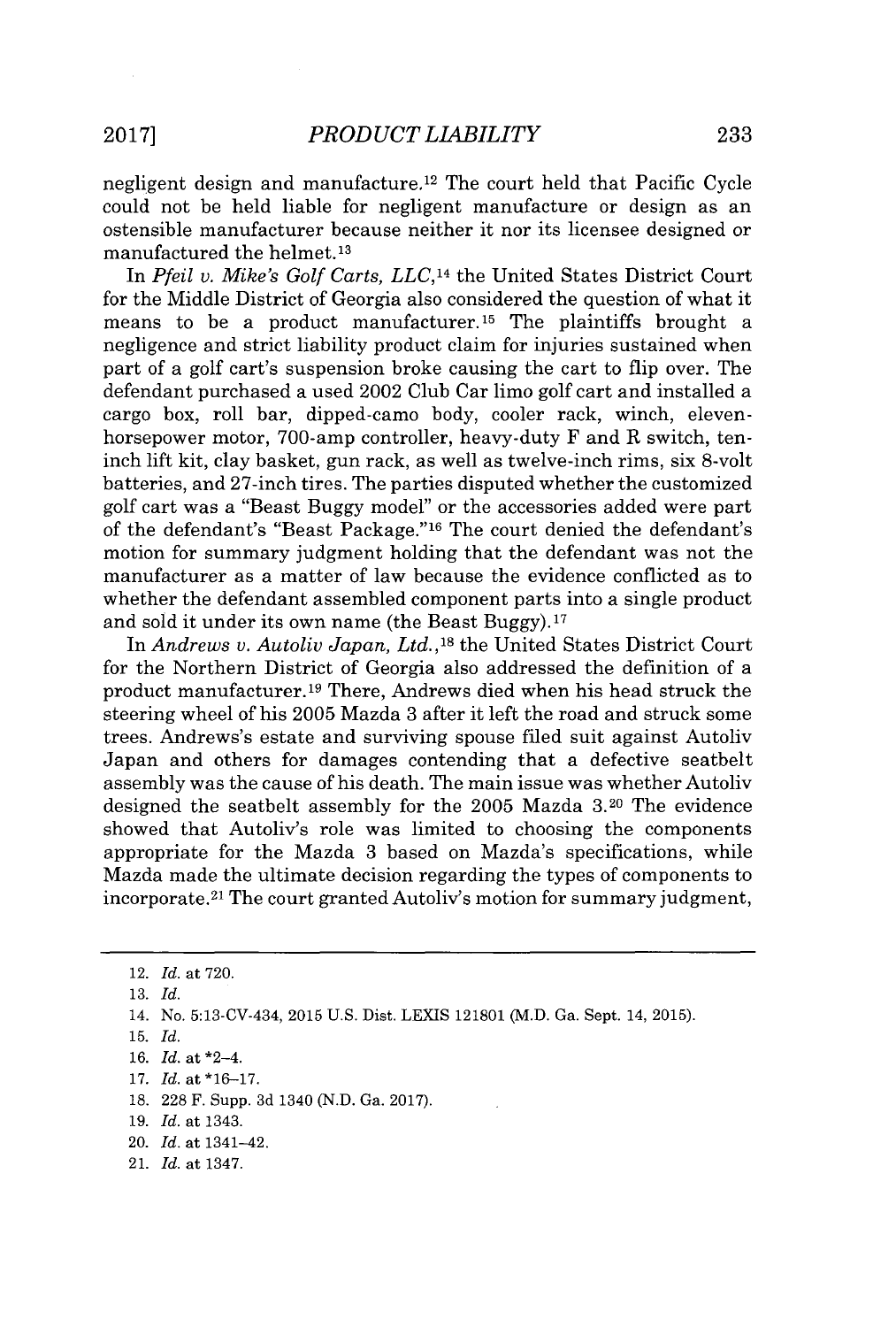finding that it was not the designer of the seatbelt assembly and that this type of involvement was insufficient to create a triable issue with respect to strict liability under **O.C.G.A.** *§* **51-1-11.22**

#### *B. Causation*

Proximate cause is an essential element of any product liability claim. <sup>23</sup>This requirement applies regardless of the type of defect the plaintiff alleges (such as design defect or manufacturing defect) or the theory of recovery (such as strict liability or negligence). Any break in the chain of causation precludes plaintiff's recovery.<sup>24</sup>

In *Roper v. Kawasaki Heavy Industries, Ltd.,25* the District Court for the Northern District of Georgia also discussed the causation element. <sup>26</sup> In *Roper,* the plaintiff filed suit against certain defendants, including Kawasaki, seeking to recover for injuries resulting from a motorcycle accident. **A** year after the accident, Kawasaki issued a "Warning and Recall Notice" because of a defect with the voltage regulator (VR) in certain motorcycle models, including the one plaintiff owned and was riding when he crashed. The VR helps maintain the battery's charge while the engine is running. Kawasaki filed a motion to exclude plaintiffs expert testimony and a motion for summary judgment for lack of causation evidence.<sup>27</sup>

The court excluded the plaintiffs experts' testimony under the *Daubert<sup>28</sup>* standard.<sup>29</sup> Georgia law requires expert testimony "to prove causation if the causal connection between the defective product and the plaintiffs injuries is not 'a natural inference that a juror could make through human experience." 30 The question, therefore, was "whether a juror could infer through natural human experience that the VR in Plaintiff's motorcycle caused his engine to stall."<sup>31</sup> The court could not say that a juror could infer causation through human experience where the case involved alleged failure of a complex electrical system.<sup>32</sup> With

**32.** *Id.*

<sup>22.</sup> *Id.*

**<sup>23.</sup>** Powell v. Harsco Corp., **209** Ga. **App.** 348, **350,** 433 **S.E.2d 608, 610 (1993).**

<sup>24.</sup> *Id.* at **350,** 433 **S.E.2d** at **610.**

**<sup>25.</sup>** No. **1:13-CV-03661-ELR, 2015 U.S.** Dist. **LEXIS 187419 (N.D.** Ga. June **29, 2015).**

**<sup>26.</sup>** *Id.* at \*3-4.

**<sup>27.</sup>** *Id.* at **\*2-6.**

**<sup>28.</sup>** Daubert v. Merrell Dow Pharms., Inc., **509 U.S. 579 (1993).**

**<sup>29.</sup>** *Roper,* **2015 U.S.** Dist. LEXIS **187419,** at **\*62-63.**

**<sup>30.</sup>** *Id.* at **\*60-61** (quoting Brown v. Roche Labs., Inc., No. 1:06-cv-3074-JEC, **2013 U.S.** Dist. LEXIS **79250,** at **\*8 (N.D.** Ga. June **6, 2013)** *aff'd,* **567** F. App'x **860** (11th Cir. 2014)).

**<sup>31.</sup>** *Id.* at **61.**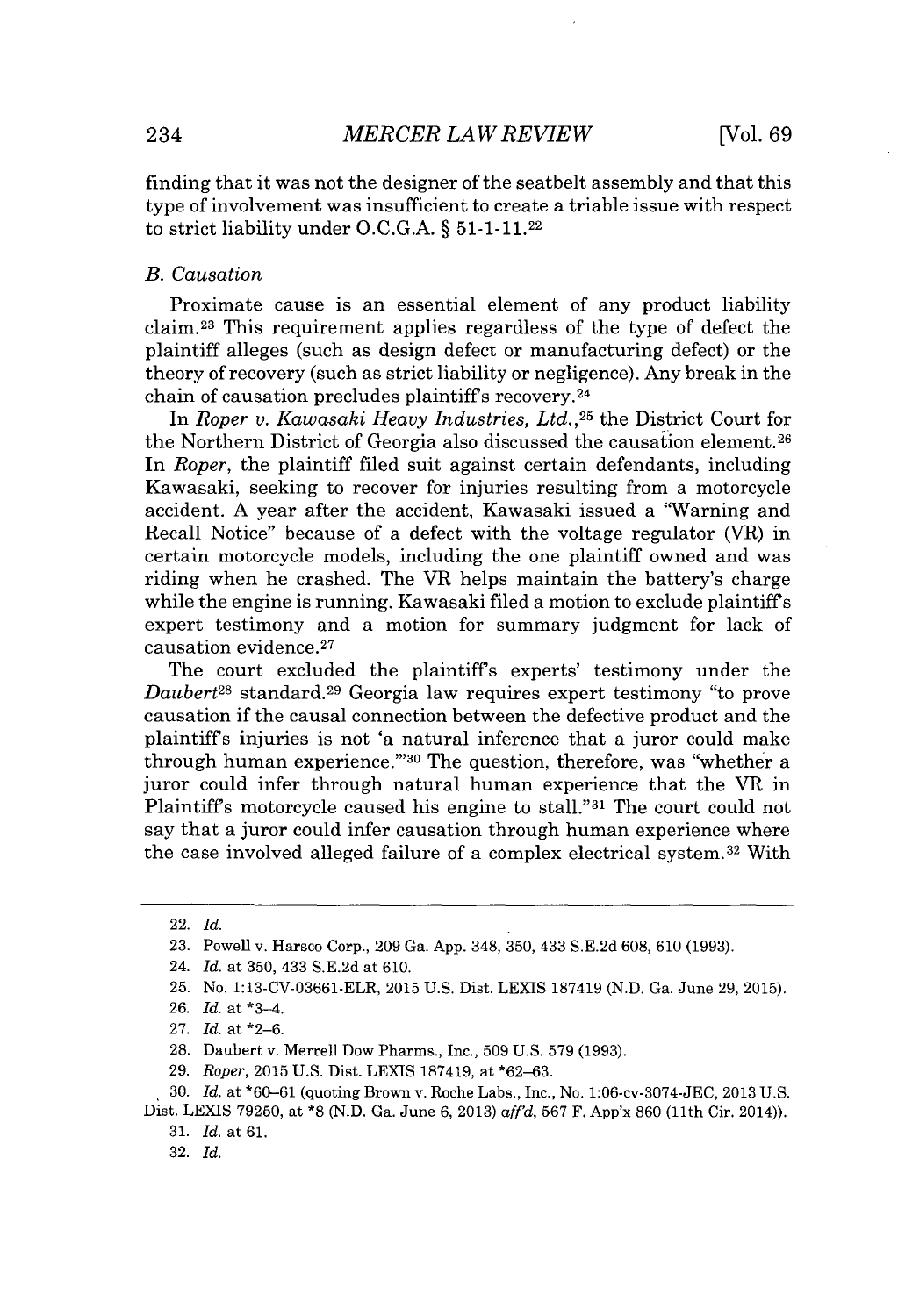his expert having been excluded, the plaintiff could not establish a causal relationship between the motorcycle VR and the underlying accident, entitling Kawasaki to summary judgment.<sup>33</sup>

In *Dennis v. D&F Equipment Sales, Inc.,* 34 the District Court for the Middle District of Georgia considered whether certain facts took the question of proximate cause away from a jury.<sup>35</sup> Dennis filed suit, alleging that D&F was strictly liable for injuries she sustained as a proximate result of a defective vertical conveyor at the factory at which she worked because it lacked an emergency stop button (e-stop) in the immediate vicinity of the conveyor's intended workstation. D&F moved for summary judgment as to all claims. D&F argued that Dennis could not establish a causal connection between any defect in the vertical conveyor and Dennis's injury because there was no evidence that an estop would have prevented her injury. The defendant pointed out that:

**(1)** an individual other than Ms. Dennis would have needed to trigger the e-stop, and it is not clear whether any employees were close enough to do so; and (2) it is impossible to say without speculation or conjecture whether Ms. Dennis's injury would have been minimized **by** the addition of an e-stop.<sup>36</sup>

The court held that it was not "the role of the Court to speculate as to whether other employees would have been able to turn off the [conveyor] if there had been an e-stop, or as to whether the triggering of an e-stop would have minimized Ms. Dennis's injury"; these were jury questions.<sup>37</sup>

D&F also argued that, "even if an e-stop would have minimized Ms. Dennis's injury, the fact that she was instructed to stand in an area that was not a designated workstation was an unforeseeable negligent act that negate[d]  $D&F$ 's liability as the manufacturer."38 The court concluded that the relevant question "to this argument [was] whether D&F could have foreseen that an employee might be working in the area where Ms. Dennis was standing."<sup>39</sup> The court found that this question was far from "plain and undisputed" and was a question for a jury.<sup>40</sup>

**33.** *Id.*

40. *Id.*

<sup>34.</sup> No. 7:14-CV-132 (HL), **2016 U.S.** Dist. LEXIS 42847 (M.D. Ga. Mar. **31, 2016).**

**<sup>35.</sup>** *Id.* at \*14.

**<sup>36.</sup>** *Id.* at **\*15.**

**<sup>37.</sup>** *Id.* at **\*15-16.**

**<sup>38.</sup>** *Id.* at **\*16.**

**<sup>39.</sup>** *Id.*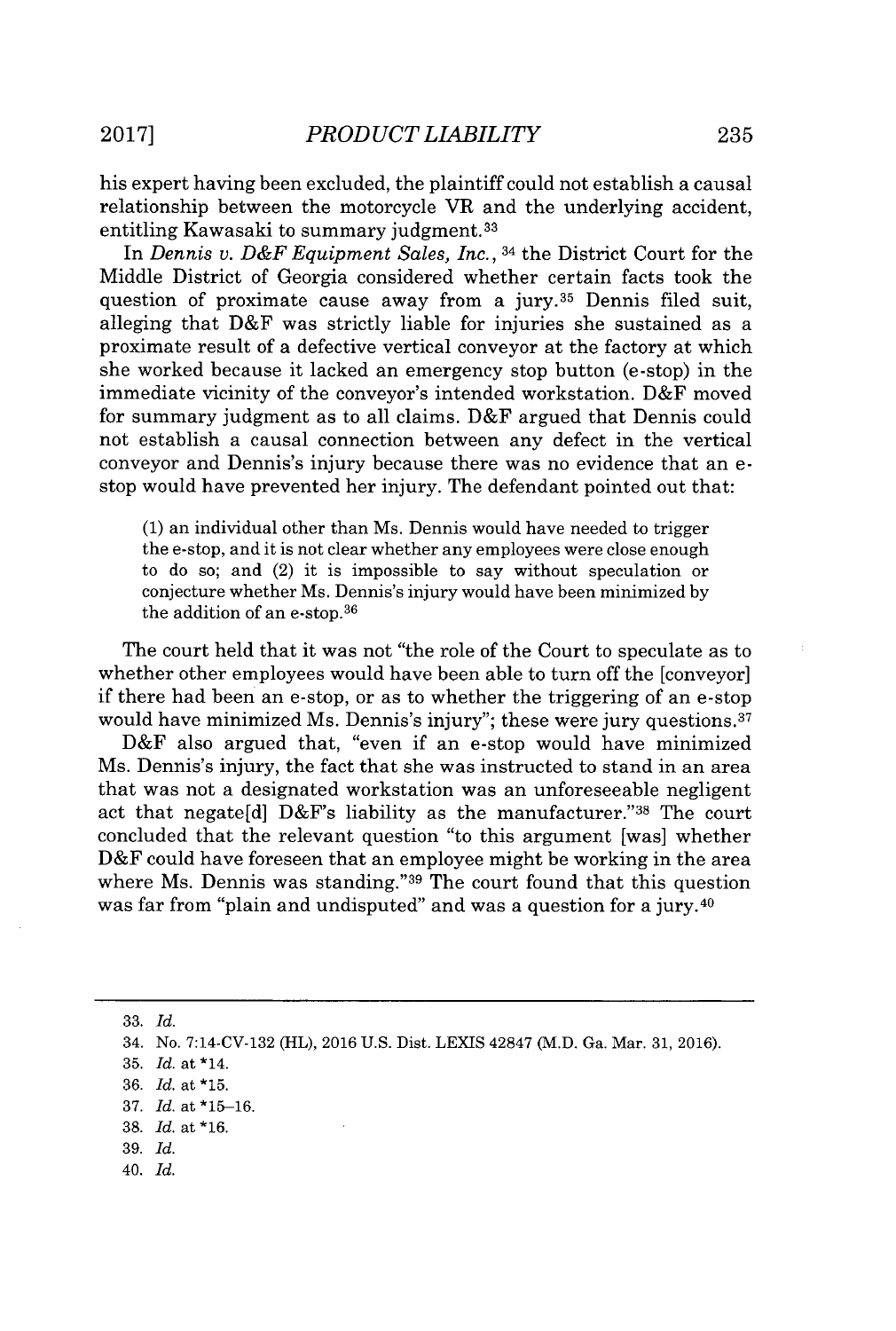## II. CLAIMS

#### *A. Manufacturing Defect*

Georgia law defines a manufacturing defect as "a deviation from some objective standard or a departure from the manufacturer's specifications established for the creation of the product."<sup>41</sup> However, a plaintiff cannot put forth a mere allegation that a product malfunctioned to create an issue of disputed material fact as to whether a manufacturing defect existed when a product left the manufacturer's control.<sup>42</sup>

The plaintiff in *McClendon v. Manitou Americas, Inc. <sup>43</sup>*sustained injuries to his head and neck while operating a forklift manufactured **by** defendant. The plaintiff alleged that the brakes failed while he was operating a forklift aboard a cargo ship, causing the forklift to collide with the inside wall of the ship. He then sued alleging a manufacturing defect in the brake system of the forklift. The defendant moved for summary judgment.<sup>44</sup>

In examining the plaintiffs claim, the United States District Court for the Southern District of Georgia recognized that a plaintiff must prove the following: **"(1)** the manufacturer's product was not merchantable and reasonably suited to the use intended when sold; and (2) the product's condition when sold was the proximate cause of the injury sustained."<sup>45</sup> The district court determined that, to prove the first element, a plaintiff must establish that the product contained a manufacturing defect.<sup>46</sup>

The plaintiff argued that its assertion that the brakes failed should be sufficient to survive summary judgment and that its claim did not require expert testimony.<sup>47</sup> The district court rejected this argument, finding there was simply no evidence to support a conclusion that the forklift brakes were defective when the forklift left the defendant's control.<sup>48</sup>Without further evidence that the brakes were faulty and only a bare allegation that faulty brakes caused the injury, the district court granted summary judgment on the strict product liability claim. <sup>49</sup>

<sup>41.</sup> Jones v. Amazing Prods., Inc., **231** F. Supp. **2d 1228, 1236 (N.D.** Ga. 2002).

<sup>42.</sup> *See id.*

<sup>43.</sup> No. **CV** 415-250, **2016 U.S.** Dist. LEXIS **134827 (S.D.** Ga. Sept. **29, 2016).**

<sup>44.</sup> *Id.* at **\*1-3.**

<sup>45.</sup> *Id.* at **\*6.**

*<sup>46.</sup> Id.*

<sup>47.</sup> *Id.* at **\*9.**

<sup>48.</sup> *Id.* at **\*8-9.**

*<sup>49.</sup> Id.* at **\*9.**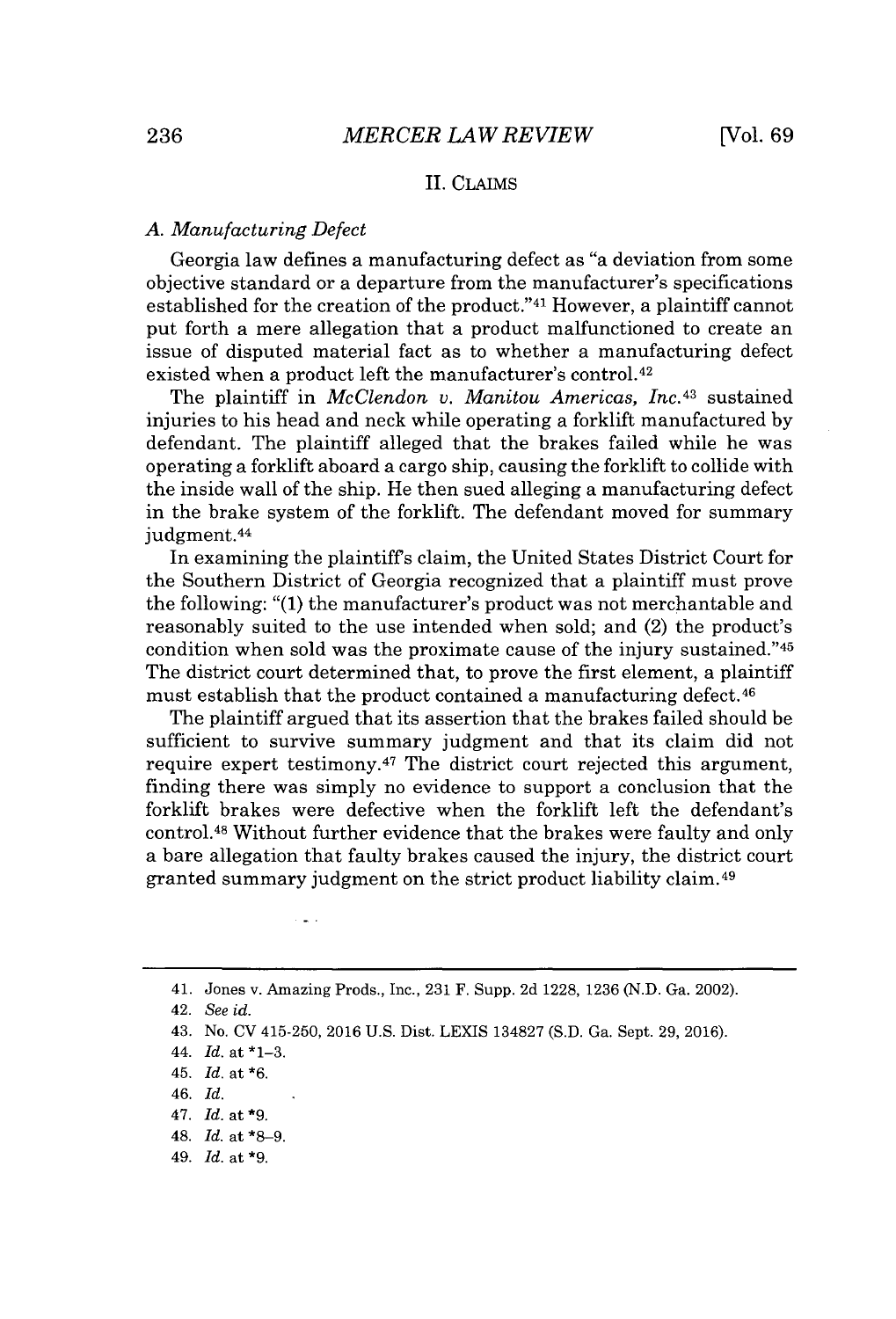## *B. Breach of Warranty*

Georgia's Uniform Commercial Code<sup>50</sup> codified an implied warranty of merchantability that goods will be fit for the ordinary purposes for which the goods are used.<sup>51</sup> An express warranty is made when a seller makes an affirmation of fact or promise related to the goods, and the affirmation or promise becomes a part of the basis of the bargain. <sup>52</sup>Georgia applies a four-year statute of limitations to warranty claims, regardless of whether they are based on express warranties or implied warranties.<sup>53</sup>

The plaintiff in *Paws Holdings v. Daikin IndustrieS54* incurred out-ofpocket repair and service costs and diminished property values due to the alleged corrosion and leaking of an **HVAC** system purchased from and manufactured **by** the defendant. The plaintiff filed suit asserting the following claims: **"(1)** [violation of a federal warranty act] (2) breach of express warranties; (3) breach of the implied warranty merchantability; [and] (4) breach of the implied warranty of fitness for a particular purpose."<sup>55</sup> The defendant filed a motion to dismiss for failure to state a claim, arguing that the warranty-based claims must be dismissed because they are time-barred and fail for lack of notice. In support of its implied warranty claims, the plaintiff asserted that the statute of limitations should be tolled under **O.C.G.A. § 9-3-9656** for the defendant's "fraudulent concealment of the defect and the applicable warranty."<sup>57</sup> The court found that, because the plaintiff did not plead the existence of a confidential relationship between itself and the defendant or a duty to disclose, the plaintiff had to demonstrate actual fraud involving moral turpitude to conceal the defect. Because the plaintiff failed to plead any affirmative act of fraud to conceal the plaintiffs warranty-based causes of action, the District Court for the Southern District granted the defendant's motion to dismiss the implied warranty claims.<sup>55</sup>

The court then examined the plaintiff's express warranty claim.<sup>59</sup> As an initial matter, the court found that as a matter of law the alleged

- **53. O.C.G.A. § 11-2-725 (2017).**
- 54. No. **CV116-058, 2017 U.S.** Dist. LEXIS 24684 **(S.D.** Ga. Feb. 22, **2017).**
- **55.** *Id.* at **\*6.**
- **56. O.C.G.A. § 9-3-96 (2017).**
- **57.** *Paws Holdings,* **2013** WL **5757436,** at \*39-42.
- **58.** *Id.* at \*42-43.
- **59.** *Id.* at \*43-48.

**<sup>50.</sup> O.C.G.A.** tit. **11 (2017).**

**<sup>51.</sup> O.C.G.A. §** 11-2-314 **(2017).**

**<sup>52.</sup>** Grieco v. Tecumseh Prods. Co., No. 4:12-cv-195, 2013 WL **5755436,** at **\*17 (S.D.** Ga. Oct. **23, 2013).**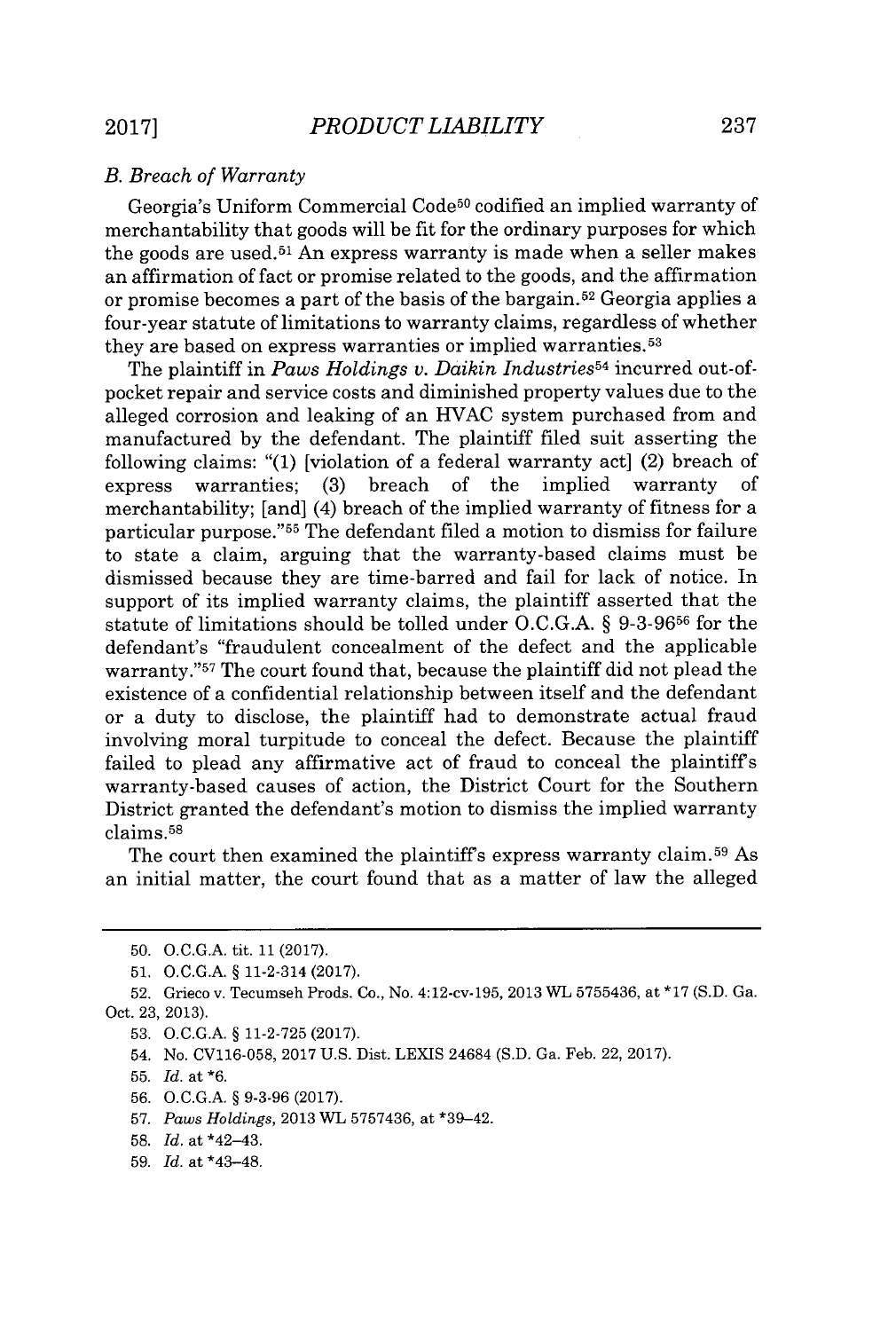representations regarding the **HVAC** units' performance "were vague and indefinite statements of the seller's opinion" and insufficient as a matter of law to create an express warranty.<sup>60</sup> Further, the court found that plaintiff's express warranty claims were time-barred.<sup>61</sup> The plaintiff argued that his cause of action accrued at the time of his knowledge of the breach.<sup>62</sup> The court, however, found that the express warranties did not explicitly extend to the future performance of the goods, so any breach of warranty would have occurred at the time of delivery of the **HVAC** units. <sup>63</sup>Therefore, the plaintiffs claims would have accrued at the time of delivery.<sup>64</sup> Because the plaintiff failed to initiate its lawsuit within four years of this delivery, the court held the plaintiffs claims to be timebarred and granted the defendant's motion to dismiss the express warranty claims.<sup>65</sup>

#### III. **DEFENSES**

#### *A. Contributory Negligence/Comparative Fault*

In *Bullock v. Volkswagen Group of America, Inc.,<sup>66</sup>*the District Court for the Middle District of Georgia considered whether the Georgia apportionment statute applied in strict liability product defect actions as defined **by** two discrete issues:

**(1)** whether the Georgia Supreme Court is likely to hold that the Georgia comparative fault statute requires a reduction of the jury's award of damages to a partially at-fault plaintiff who asserts a strict liability product defect claim; and (2) whether the Georgia Supreme Court [would be] likely to hold that the statute or any other applicable law requires a reduction of the jury's award of damages to the non-atfault spouse who asserts a loss of consortium claim.<sup>67</sup>

In *Bullock,* the jury found in favor of the plaintiffs on both a strict product liability claim arising from an automobile crash and a companion loss of consortium claim.<sup>68</sup>

**67.** *Id.* at **\*2-3.**

**68.** *Id.* at \*1-2.

**<sup>60.</sup>** *Id.* at \*44-45.

**<sup>61.</sup>** *Id.* at \*47.

**<sup>62.</sup>** *Id.* at **\*42-43.**

**<sup>63.</sup>** *Id.* at \*47.

*<sup>64.</sup> See id.*

**<sup>65.</sup>** *Id.*

**<sup>66.</sup>** No. **4:13-CV-37, 2015 U.S.** Dist. LEXIS 121443 (M.D. Ga. Sept. **11, 2015).**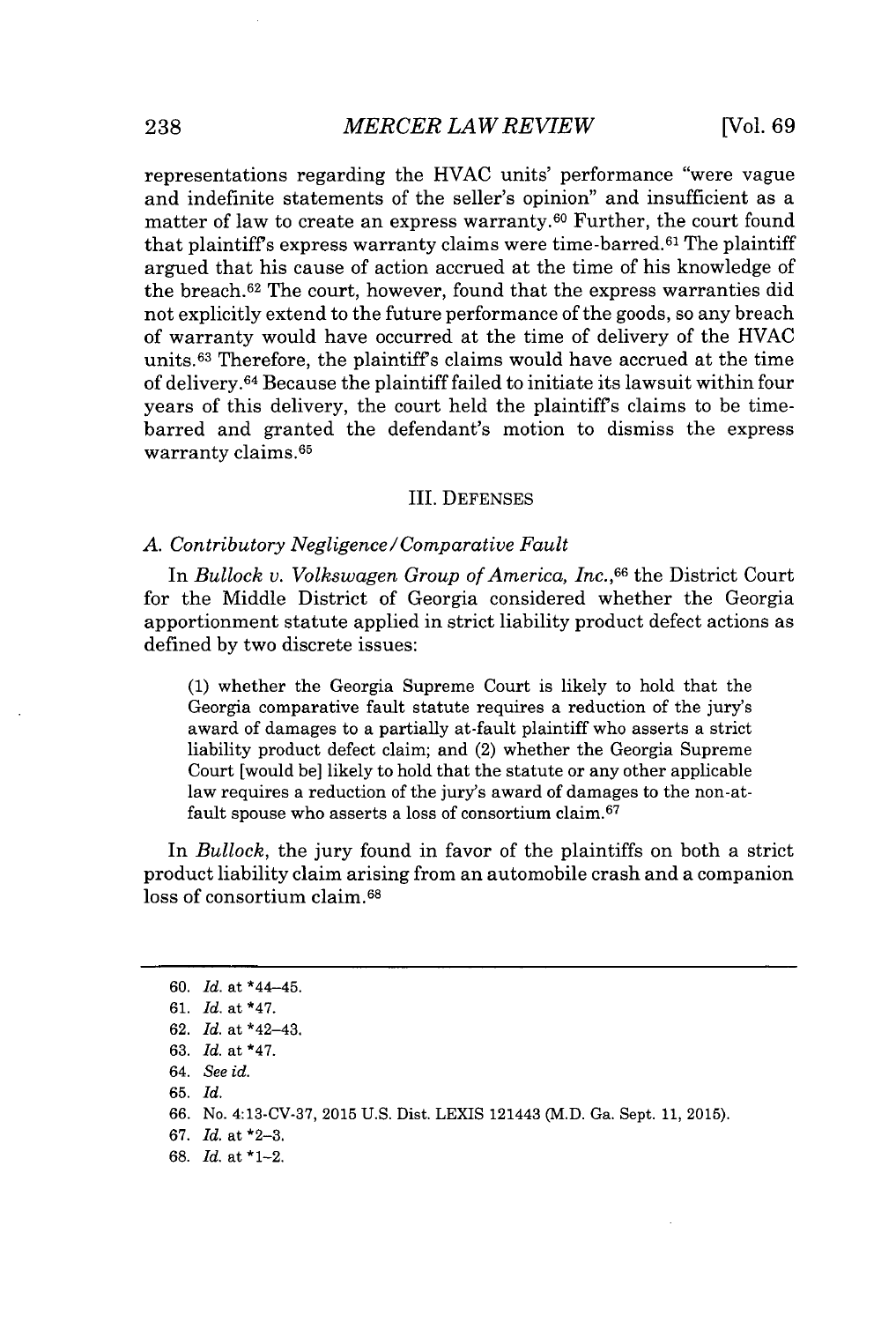The district court relied on the Georgia Supreme Court's analysis in *Couch v. Red Roof Inns, Inc.*<sup>69</sup> to decide the case.<sup>70</sup> In *Couch*, the Georgia Supreme Court "construed the plain language of the [apportionment] statute to mean that the plaintiffs claim did not have to be couched in terms of negligence for the statute to apply."<sup>71</sup> The apportionment statute plainly states that it applies to an action "brought against one or more persons for injury to person or property."<sup>72</sup> The statute does not state that it "only applies to actions for injury to person or property *based on a theory of negligence."<sup>73</sup>*

The court in *Bullock* applied the rationale of *Couch* and held that the apportionment statute "does not distinguish between causes of action based on the nature of the tortious conduct upon which the claim is based." <sup>74</sup>Thus, it provides no exception for actions based on a theory of strict liability and, as a result, the jury was permitted to apportion fault to the plaintiff.<sup>75</sup>

#### *B. Assumption of Risk*

To prevail on an assumption of risk defense, a defendant must establish that the plaintiff: **"(1)** had actual knowledge of the danger; (2) understood and appreciated the risks associated with such danger; and **(3)** voluntarily exposed himself to the risks."<sup>76</sup>

*In Roberts v. Tractor Supply,<sup>77</sup>*the plaintiffs friend purchased a floor model of a hunter's tree stand from the defendant supply company and assembled it with the plaintiff. Because the tree stand was a floor model, it was not accompanied **by** any instructions or safety procedures. When the plaintiff attempted to ascend the stand, it buckled and fell. The plaintiff jumped off, shattering his right leg below the knee. The plaintiff filed suit against the product manufacturer and seller, alleging negligence, strict product liability for design defect, and strict product liability for a warning defect.<sup>78</sup>The defendants filed motions for summary judgment and argued that the plaintiff assumed the risks associated with using the tree stand. One defendant argued that the plaintiffs admission

**78.** *Id.* at **\*1-3.**

**<sup>69. 291</sup>** Ga. **359, 729 S.E.2d 378** (2012).

**<sup>70.</sup>** *Bullock,* **2015 U.S.** Dist. LEXIS 121443, at \*4.

**<sup>71.</sup>** *Id.*

**<sup>72.</sup>** *Id.* (quoting **O.C.G.A.** *§* 51-12-33(a) **(2017)).**

**<sup>73.</sup>** *Id. at* **\*5.**

<sup>74.</sup> *Id.*

**<sup>75.</sup>** *Id. at \*6.*

**<sup>76.</sup>** Muldovan v. McEachern, **271** Ga. **805, 807-08, 523 S.E.2d 566, 569 (1999).**

**<sup>77.</sup>** No. 1:14-CV-02332-RWS, **2015 U.S.** Dist. **LEXIS 180366 (N.D.** Ga. Dec. **15, 2015).**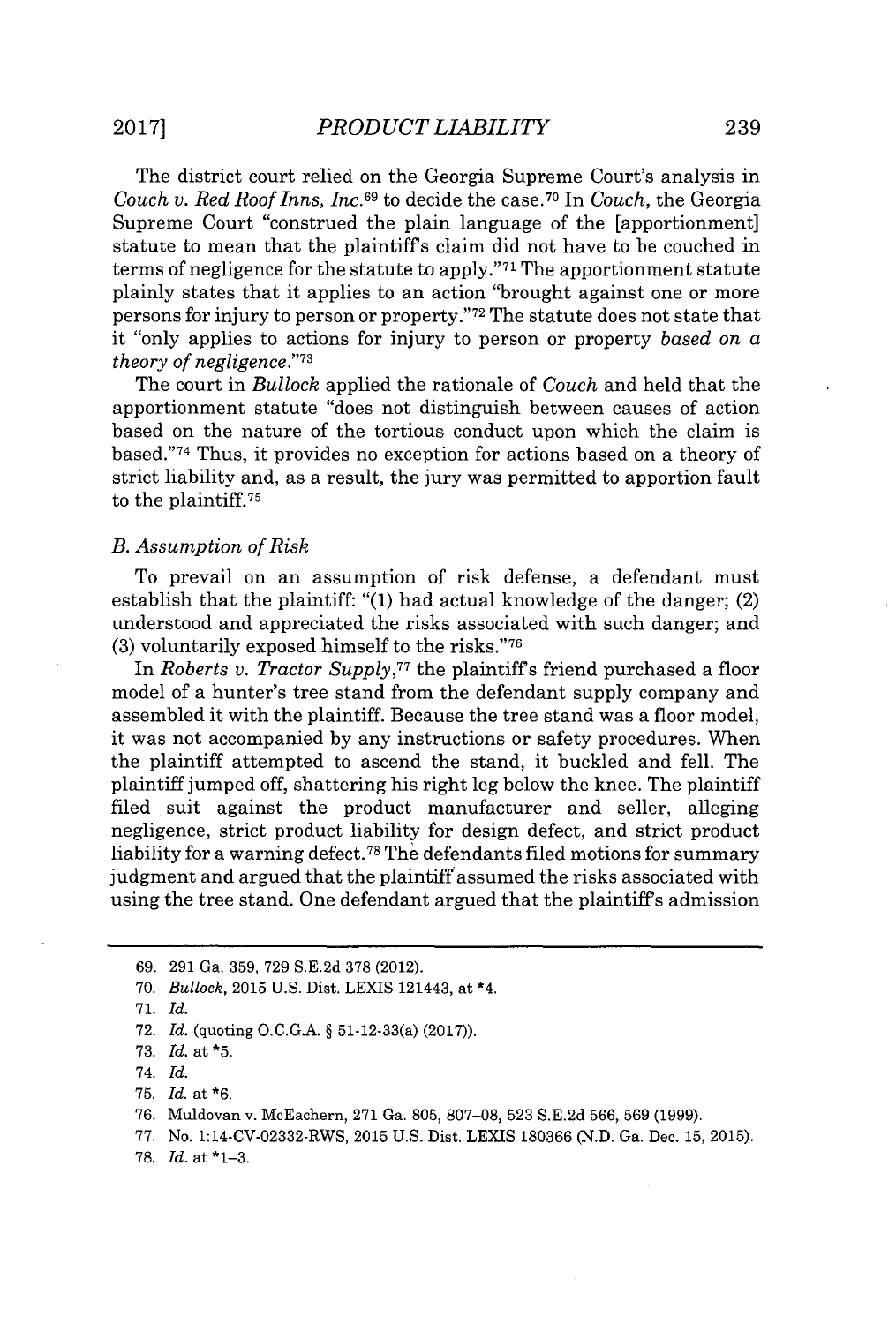that he did not read or follow the instructions precluded any dispute over the plaintiffs actual knowledge of the risk. The other defendant contended that the plaintiff assumed the risk because he was an experienced hunter.<sup>79</sup>

The District Court for the Northern District of Georgia found that a genuine issue of material fact existed as to the plaintiffs knowledge of specific risks.<sup>80</sup> The court found that while the plaintiff admitted to not following the instructions, he asserted that he did not know the tree stand would collapse and send him falling.<sup>81</sup> The court acknowledged that "Georgia case law has repeatedly recognized a distinction between knowledge of the general risk of falling versus knowledge of the specific risk of harm created by a defendant's conduct."<sup>82</sup> The court further found that the plaintiff had testified that he had never before constructed a hunter's stand and, therefore, it was unclear if he was experienced enough to assume the risk associated with improperly assembling the stand.<sup>83</sup>Finding that a genuine issue of material fact existed as to the plaintiffs actual knowledge of specific risks, the court denied defendants' motions for summary judgment.<sup>84</sup>

#### *C. Economic Loss*

In Georgia, the injury required to state a negligence or strict liability claim based on an allegedly defective product must be distinct from a loss of value or use of the product. This economic-loss rule bars recovery in tort when a plaintiff can only show purely economic losses.<sup>85</sup>

The plaintiff in *Paws Holdings v. Daikin Industries*<sup>86</sup> incurred out-ofpocket repair and service costs and diminished property values due to the alleged corrosion and leaking of an **HVAC** system purchased from and manufactured **by** the defendants. The plaintiff filed suit asserting breach of warranty claims. The plaintiffs complaint alleged that it sustained out-of-pocket repair and service costs, loss of appliance value, and loss of property value.<sup>87</sup>The defendants filed a motion to dismiss, arguing that

**85.** *See* Chrysler Corp. v. Taylor, 141 Ga. **App. 671, 672,** 234 **S.E.2d 123,** 124 **(1977).**

**86.** No. **CV116-058, 2017 U.S.** Dist. LEXIS 24684 **(S.D.** Ga. Feb. 22, **2017).** This case is also discussed in section II of this Article. *See supra* text accompanying notes **54-65.**

**87.** *Id.* at \*4-5.

**<sup>79.</sup>** *Id.* at **\*6, \*9-10.**

**<sup>80.</sup>** *Id.* at **\*7.**

**<sup>81.</sup>** *Id.*

**<sup>82.</sup>** *Id.* at **\*8-9.**

**<sup>83.</sup>** *Id. at* **\*10.**

<sup>84.</sup> *Id.* at **\*10-11.**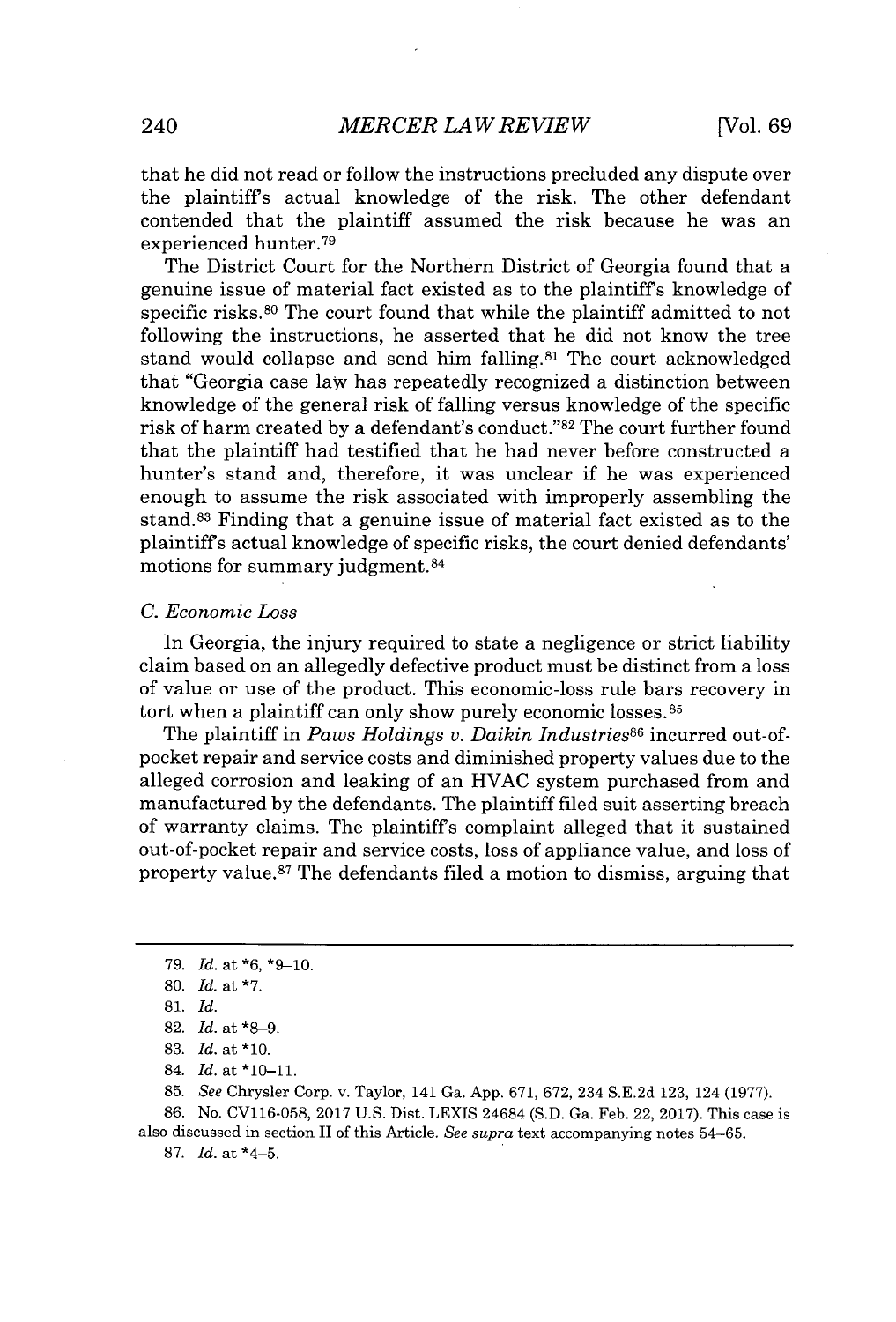the claims are barred **by** the economic-loss rule.<sup>88</sup>The plaintiff asserted that it suffered non-economic loss from the substantial health and safety risk of the leaking **HVAC** units. The plaintiff also argued that even if the economic-loss rule applied, its claims would survive because the defendants misrepresented the **HVAC** units to be free from defects, thus triggering the negligent misrepresentation exception.<sup>89</sup> "Under the 'negligent misrepresentation' exception to the economic-loss rule, 'one who supplies information during the course of **.** . **.** any transaction in which he has a pecuniary interest has a duty of reasonable care **.** . **.** to parties who rely upon the information."<sup>90</sup>

The District Court for the Southern District of Georgia held that, because the plaintiff only alleged purely economic losses, Georgia's economic-loss rule bars its tort-based claims and the court dismissed them.<sup>91</sup> The court found that the plaintiff had not alleged actual exposure to health and safety risks and that increased risks of injury are insufficient to state an injury recoverable in tort.<sup>92</sup> Further, the court held that, because the plaintiff failed to assert a cause of action for fraud or negligent misrepresentation or assert any negligent supply of false information, it was not entitled to invoke the negligent misrepresentation exception to the economic loss doctrine. <sup>93</sup>

#### *D. Preemption*

In *Brazil v. Janssen Research & Development, LLC,94* the District Court for the Northern District of Georgia considered defendant's motion to dismiss for failure to state a claim.<sup>95</sup> There, the plaintiff used the drug Invokana@ to control her type-2 diabetes. After using Invokana,® the plaintiff began losing weight, suffered nausea and vomiting, and was diagnosed with diabetic ketoacidosis. The plaintiff claimed she would not have used the drug had defendants properly disclosed the associated risks because safer alternatives were available.<sup>96</sup> The defendants filed a motion to dismiss claiming, among other things, that the plaintiffs "design defect claims [were] preempted because federal law precludes

*96. Id.* at **\*7-8.**

**<sup>88.</sup>** *Id.* at **\*31.**

**<sup>89.</sup>** *Id.* at \*34-36.

**<sup>90.</sup>** *Id.* at **\*37** (quoting Squish La Fish, Inc. v. Thomco Specialty Prods., 149 **F.3d 1288, 1291** (11th Cir. **1998)).**

**<sup>91.</sup>** *Id.* at **\*38-39.**

**<sup>92.</sup>** *Id.* at **\*35.**

**<sup>93.</sup>** *Id.* at **\*38-39.**

<sup>94.</sup> No. 4:15-CV-0204-HLM, **2016 U.S.** Dist. **LEXIS 137695 (N.D.** Ga. Mar. 24, **2016).**

**<sup>95.</sup>** *Id.* at **\*8-9.**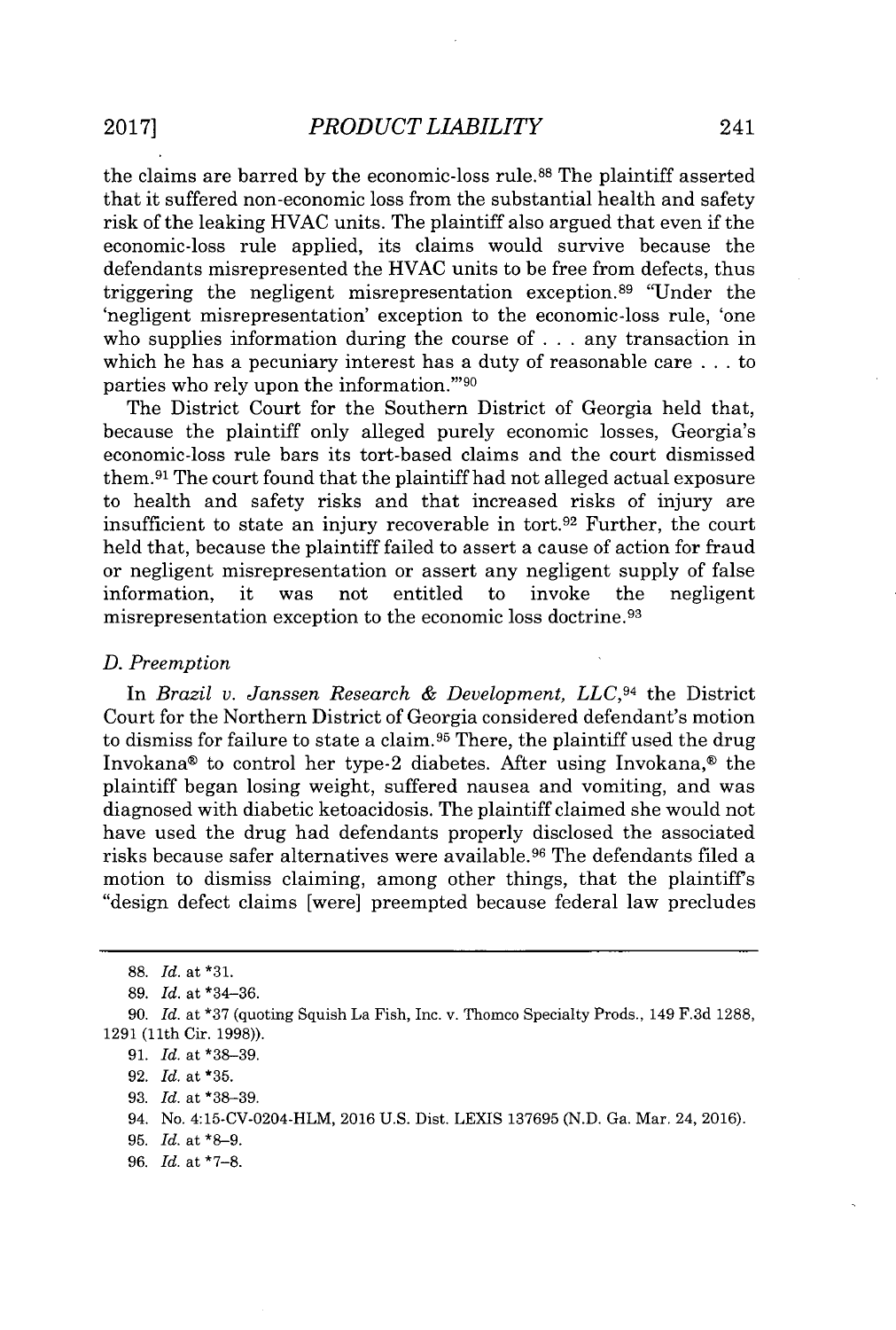Defendant manufacturers from redesigning a prescription drug without **[Food and Drug Administration (FDA)] approval."97** 

In ruling on defendants' preemption defense, the district court considered two recent Supreme Court of the United States holdings-*Wyeth v. Levine<sup>98</sup>* and *PLIVA, Inc. v. Mensing<sup>99</sup>*-discussing conflict preemption.<sup>100</sup> In addition, the district court also found guidance in *Mutual Pharmacy Co. v. Bartlett*,<sup>101</sup> where "the Supreme Court" addressed [federal] preemption of **FDA** regulations with respect to a design defect claim against a drug manufacturer." $102$  The district court reasoned that "[a]s *Levine, Mensing, and Bartlett* make clear, the conflict preemption analysis turns on the duties imposed **by** state law," and the court noted that "Georgia's risk-utility analysis for design defect claims closely resemble[d] the analysis used **by** New Hampshire that the Supreme Court analyzed in *Bartlett."103* The district court concluded that "[a] design defect claim under Georgia law therefore allows a drug manufacturer to ameliorate the risks of danger of the drug and thus to fulfill its legal duty **by** improving the warnings attached to the product."<sup>104</sup> The district court noted that in *Bartlett*, "the Supreme Court decided that the drug manufacturer could neither redesign its product nor alter its warning labels without **FDA** approval, and it was thus impossible for the manufacturer to comply with both state and federal law."<sup>105</sup> However, the district court distinguished the case before it because the case involved a brand name drug manufacturer and held that "a brand name drug manufacturer may use the FDA's [Changes Being Effected] regulation to unilaterally change its labeling without prior **FDA** approval."<sup>106</sup> The district court concluded that " $[i]$ n doing so, a brand name drug manufacturer may comply with both state and federal law."107 "State law claims, including a design defect claim, requiring a brand name drug manufacturer to provide a more robust warning are therefore

- **99.** 564 **U.S.** 604 (2011).
- **100.** *Brazil,* **2016 U.S.** Dist. LEXIS **137695,** at \*39-42.
- **101. 133 S.** Ct. 2466 **(2013).**
- 102. *Brazil,* **2016 U.S.** Dist. LEXIS **137695,** at \*44.
- **103.** *Id.* at \*49-50.
- 104. *Id.* at **\*51.**
- **105.** *Id.*
- **106.** *Id.* at **\*51-52.**
- **107.** *Id.* at **\*52.**

*<sup>97.</sup> Id. at* **\*38.**

**<sup>98. 555</sup> U.S. 555 (2009).**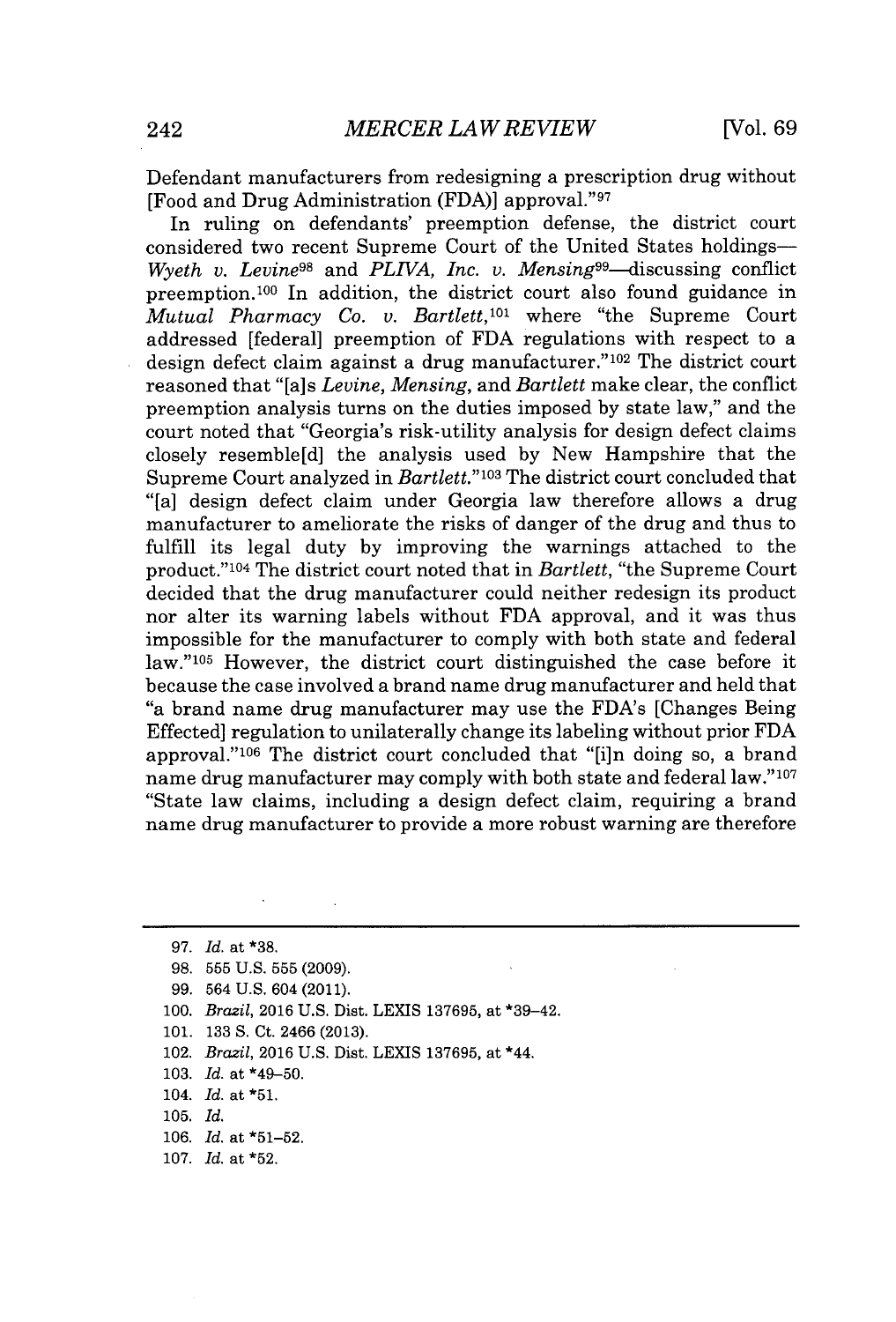not preempted."<sup>108</sup> In construing *Bartlett* narrowly, the district court concluded that the plaintiffs design defect claims were not preempted. **<sup>109</sup>**

*Kaku v. Alphatec Spine, Inc.*<sup>110</sup> was a product liability action involving Alphatec Zodiac® polyaxial pedicle screws. The screws were implanted into the plaintiff's vertebrae during a surgical fusion.<sup>111</sup> When the screws allegedly failed, the plaintiff brought strict liability claims against the defendant for the defective design and manufacture of the screws.<sup>112</sup> The defendant moved to dismiss the plaintiffs strict liability claim, arguing, in part, that they were preempted **by** the Medical Device Amendments of **1976.113** The defendant claimed that, as in *PLIVA, Inc. v. Mensing,* it could not. independently do under federal law what Georgia law required of it resulting in implied preemption of the plaintiffs' strict product liability claims.114 In support of this argument, the defendant referred to the premarket notification submission process, which requires a manufacturer to notify the **FDA** of any product change that could "significantly affect the safety or effectiveness of the device." **<sup>115</sup>**

Thus, the defendant argued that this process forced it to obtain advance approval from the **FDA** for any product modification that was made to comply with state law, that it could not therefore act independently, and that *Mensing* precluded the plaintiffs' claim.116

The court disagreed and held that the issue of whether design changes could have been made that would comply with Georgia law was a factual issue for the jury and not a legal determination for the court.<sup>117</sup> The court determined there was no language in the plaintiffs' First Amended Complaint alleging that the alternative design changes for the screw related in any way to the premarket submission requirements outlined in title 21, section  $807.81(a)(3)$  of the Code of Federal Regulations.<sup>118</sup> As a result, the district court held that because the defendant may be able to design a pedicle screw that complied with Georgia and federal law, the plaintiffs' claim was not impliedly preempted **by** impossibility.11<sup>9</sup>

| $108.$ Id. |                                                                                |
|------------|--------------------------------------------------------------------------------|
|            | 109. $Id.$ at *57.                                                             |
|            | 110. No. 7:16-CV-9 (HL), 2017 U.S. Dist. LEXIS 45118 (M.D. Ga. Mar. 28, 2017). |
|            | 111. <i>Id.</i> at $*1$ .                                                      |
|            | 112. $Id.$ at $*4.$                                                            |
|            | 113. <i>Id.</i> at $*4-5$ .                                                    |
|            | 114. <i>Id.</i> at *21.                                                        |
|            | 115. $Id.$ at *20.                                                             |
|            | 116. $Id.$ at *21.                                                             |
| 117. $Id.$ |                                                                                |
|            | 118. <i>Id.</i> ; 21 C.F.R. § 807.81(a)(3) (2017).                             |

**119.** *Kaku,* **2017 U.S.** Dist. LEXIS 45118, at \*21.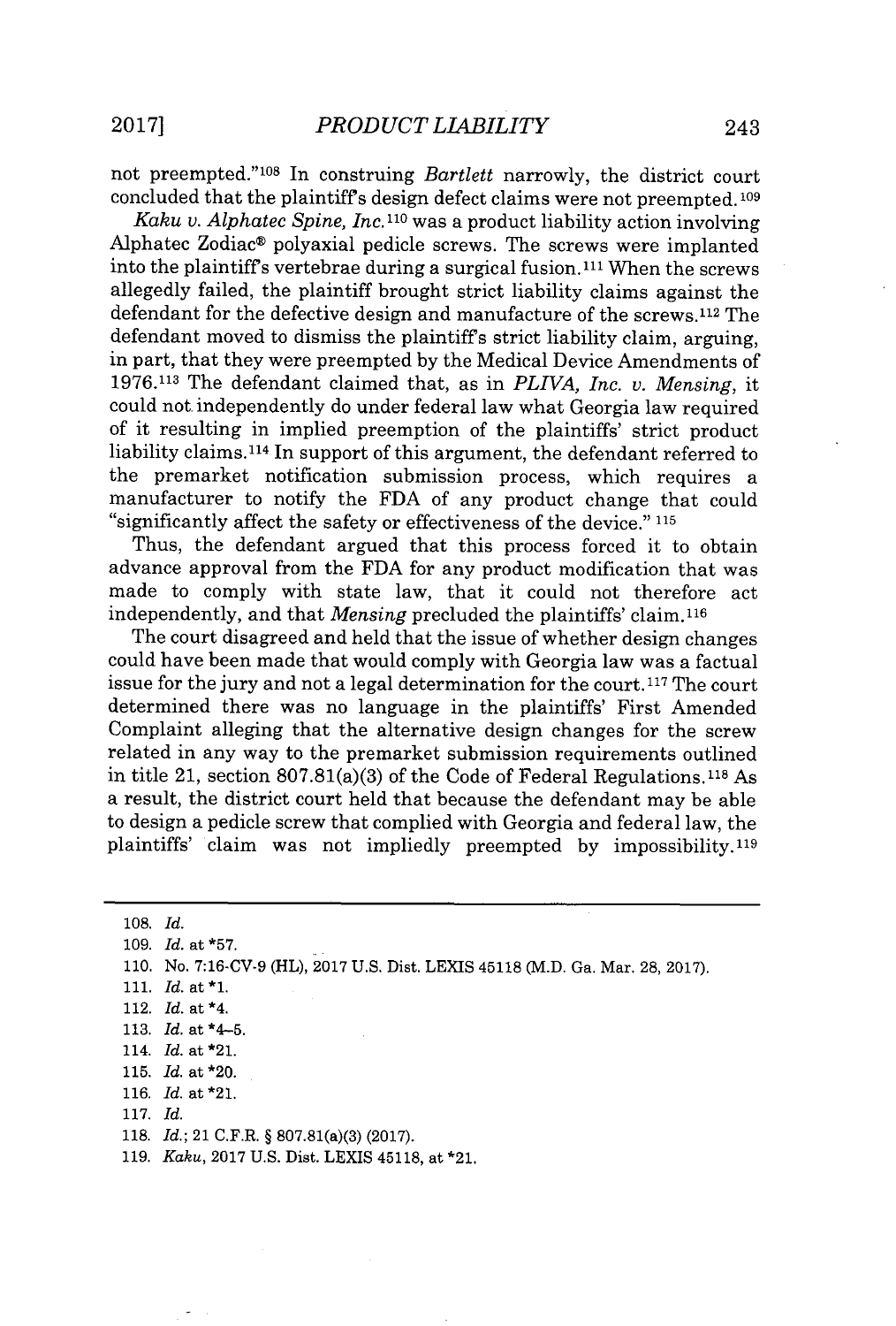Accordingly, the court denied the motion to dismiss on the preemption defense.120

In *PLIVA, Inc. v. Dement,121* the Georgia Court of Appeals considered whether the trial court properly granted the defendant's motion to dismiss based on preemption in a matter arising from the plaintiffs use of the generic versions of metoclopramide. The plaintiffs sued multiple defendants, including the manufacturers of the generic medication they consumed. Using the federal preemption defense outlined in *PLIVA, Inc. v. Mensing,* the generic drug manufacturers filed motions to dismiss, and the trial court dismissed the various failure to warn claims asserted **by** the plaintiffs. Dement appealed the ruling, "contending that *Mensing* was distinguishable and did not require dismissal." <sup>122</sup>

The court in *Mensing* previously held that the state-law claims in that case "were barred because it was impossible for generic drug manufacturers to comply with both state-law duties to adequately warn consumers and safely label their products and federal requirements that generic drug labels be the same as federally-approved labels for the name-brand drug (the federal "sameness" requirement)."<sup>123</sup> The court of appeals held that "under *Mensing,* the impossibility preemption applies to those claims involving a generic drug manufacturer's failure to unilaterally alter its labeling to comply with state-law warning duties; *Mensing* does not provide generic drug manufacturers with blanket immunity against all state-law warning claims."124 The court held that plaintiffs "asserted claims other than those regarding the generic drug manufacturers' federal 'sameness' duties" and "the impossibility principle was not implicated as to Dement's claims."<sup>125</sup> Thus, preemption, as set out in *Mensing*, did not apply to those claims.<sup>126</sup>

The court of appeals also held that *Mensing* did not "require dismissal of Dement's claims based on the generic drug manufacturers' failure to suspend or withdraw sales of a misbranded drug" because it was "not impossible for the generic drug manufacturers to simultaneously comply with both state and federal law." $127$  Accordingly, the state-law claims asserted **by** Dement did not run afoul of *Mensing.1<sup>28</sup>*"However, the trial

- 122. *Id.* at **398-99, 780 S.E.2d** at **737-38.**
- **123.** *Id.* at 401, **780 S.E.2d** at **739.**
- 124. *Id.*
- **125.** *Id.* at 401-02, **780 S.E.2d** at **739-40.**
- **126.** *Id.*
- **127.** *Id.* at 402-03, **780 S.E.2d** at 740.
- **128.** *Id.* at 403, **780 S.E.2d** at 740.

<sup>120.</sup> *Id.*

<sup>121.</sup> **335** Ga. **App. 398, 780 S.E.2d 735 (2015).**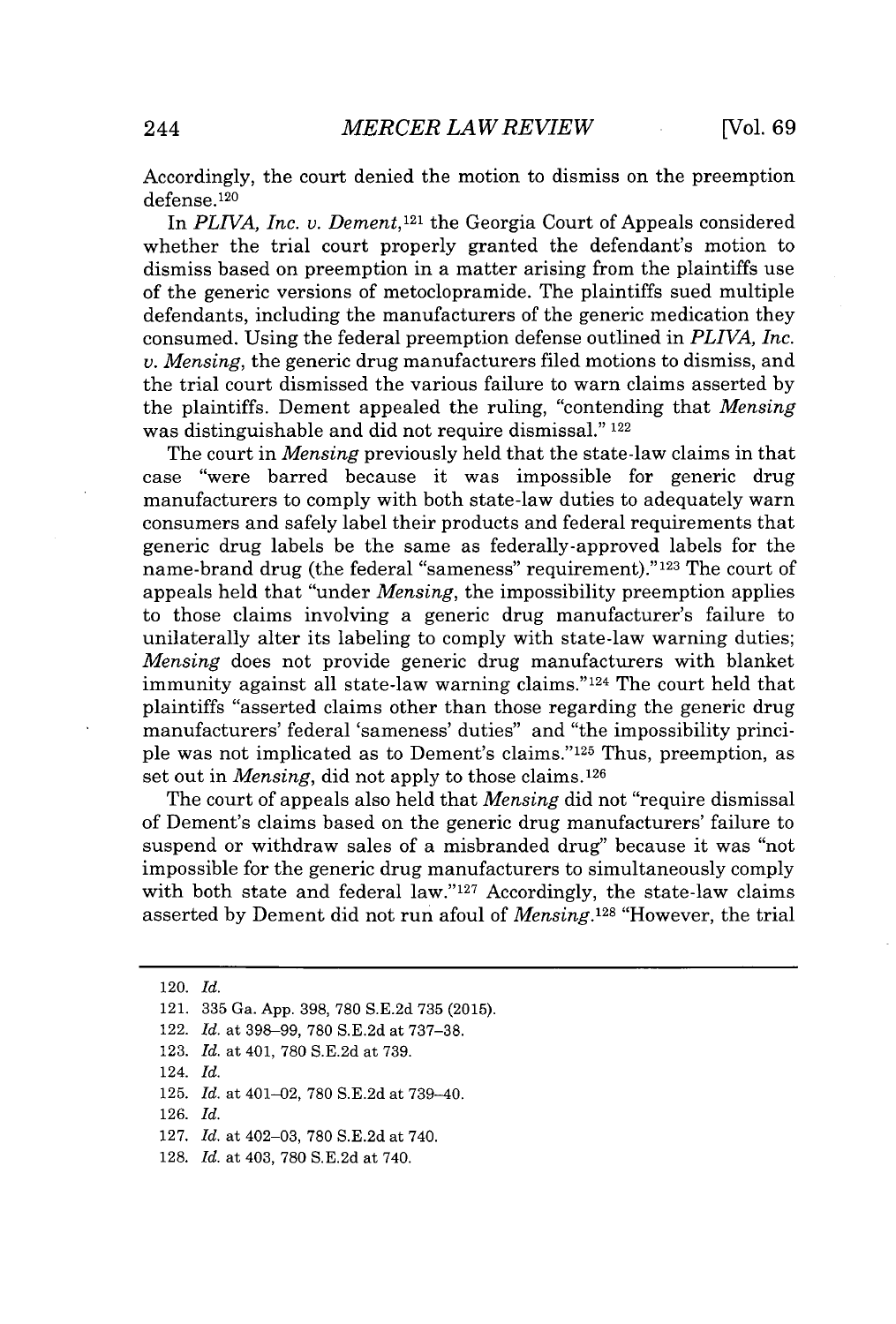court properly dismissed Dement's claims based on 'failure to communicate' warning label change information to the healthcare community, as those claims are preempted **by** federal law." <sup>129</sup>

## IV. EXPERT TESTIMONY

*"Daubert* motions," based on the United States Supreme Court's opinion in *Daubert v. Merrell Dow Pharmaceuticals, Inc.,'1<sup>30</sup>*refer to motions to exclude the testimony of expert witnesses. In *Daubert,* the Supreme Court tasked trial courts with acting as "gatekeepers" to ensure that a proposed expert's testimony is relevant and reliable.<sup>131</sup> As a gatekeeper, the trial court must make a "rigorous three-part inquiry" to determine whether

**(1)** the expert is qualified to testify competently regarding the matters he intends to address; (2) the methodology **by** which the expert reaches his conclusions is sufficiently reliable **.** . **.** and **(3)** the testimony assists the trier of fact, through the application of scientific, technical, or specialized expertise, to understand the evidence or determine a fact in issue. <sup>132</sup>

In **2005,** the Georgia General Assembly adopted this evidentiary standard for use in Georgia courts, allowing Georgia courts to rely on federal court opinions interpreting and applying the *Daubert* standard. <sup>133</sup>

In *Roper v. Kawasaki Heavy Industries, Ltd.,134* the plaintiff was operating a motorcycle "along a curvy stretch of road when the engine suddenly stalled causing him to lose control and collide with an oncoming vehicle."<sup>135</sup> The plaintiff sustained severe injuries in the collision.<sup>136</sup> A year after the accident, the manufacturer of the motorcycle issued a recall because of a defect in the battery. The plaintiff subsequently filed suit, asserting claims of strict liability, failure to warn, and negligence. The defendant moved to exclude the testimony of two of the plaintiffs

134. **2015 U.S.** Dist. LEXIS **187419 (N.D.** Ga. June **29, 2015).** This case is also discussed in section I of the Article. *See supra* text accompanying notes **25-33.**

**135.** *Id.* at \*2.

**136.** *Id.*

**<sup>129.</sup>** *Id.* at 403, **780 S.E.2d** at 740-41.

**<sup>130. 509</sup> U.S. 597 (1993).**

**<sup>131.</sup>** *Id.* at **597.**

**<sup>132.</sup>** United States v. Frazier, **387 F.3d** 1244, **1260** (11th Cir. 2004).

**<sup>133.</sup>** Ga. **S.** Bill **7,** Reg. Sess., **2005** Ga. Laws **1, § 7** (codified at **O.C.G.A. § 24-7-702 (2017)).**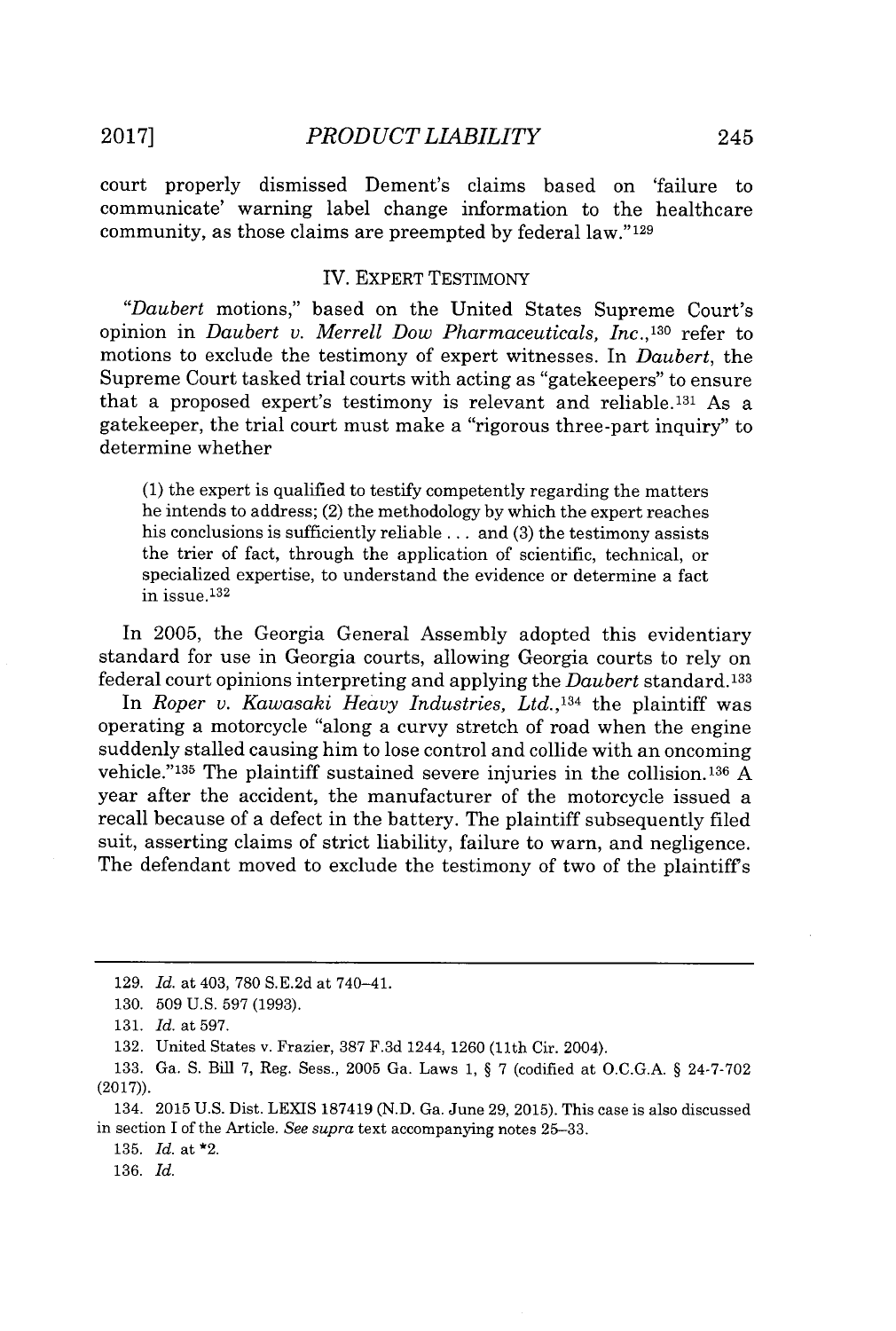experts: one a mechanical engineer and the other an expert motorcycle driver.137

The defendant argued that the plaintiffs mechanical engineering expert testimony should be excluded because the expert was not qualified, his work not reliable, and his opinions would not assist the trier of fact. The defendant further argued that the expert was not a licensed electrical engineer and had limited experience working on VRs in motorcycles.<sup>138</sup>The District Court for the Northern District of Georgia noted that a degree or license in a professed specialty only goes to the weight of an expert's testimony, not the admissibility, but was skeptical of the expert's full understanding of motorcycle **VRs.139**

While skeptical of the expert's qualifications, the court's ruling focused on the lack of reliability of the expert testimony.140 The defendant was **highly** critical of the methodology employed **by** the plaintiffs expert and criticized the use and results of his differential diagnosis analysis.<sup>141</sup> Differential diagnosis analysis is primarily used in the medical field to compile a comprehensive list of potential causes and explain why each alternative is ruled out. The court determined that even though differential diagnosis is a valid and reliable methodology, it could not find an Eleventh Circuit case in which an expert was allowed to testify to the use of differential diagnosis in a motor vehicle accident.142 Further, the court found the expert could not show, through reliable evidence, that the VR was capable of causing the condition at issue.<sup>143</sup> The plaintiff's expert did not rule out a comprehensive list of alternative causes or provide reliable evidence to prove his differential analysis theory.<sup>144</sup> The court concluded that the mechanical engineer's causation testimony was unreliable but assumed that the expert's opinion regarding the existence of a product defect was reliable.<sup>145</sup> Therefore, the court granted the defendant's motion to exclude in part.146

The defendant also sought to exclude the testimony of the plaintiffs expert motorcycle driver for being unreliable.<sup>147</sup> The court reviewed the

**137.** *Id.* at \*4-6. **138.** *Id.* at \*12. **139.** *Id.* at **\*12-15.** 140. **Id. at\*15.** 141. *Id.* at **\*27.** 142. *Id.* at **\*37.** 143. *Id.* at \*43. 144. *Id.* at **\*38.** 145. *Id.* at \*43-44. 146. *Id.* at \*44. 147. *Id.* at \*44.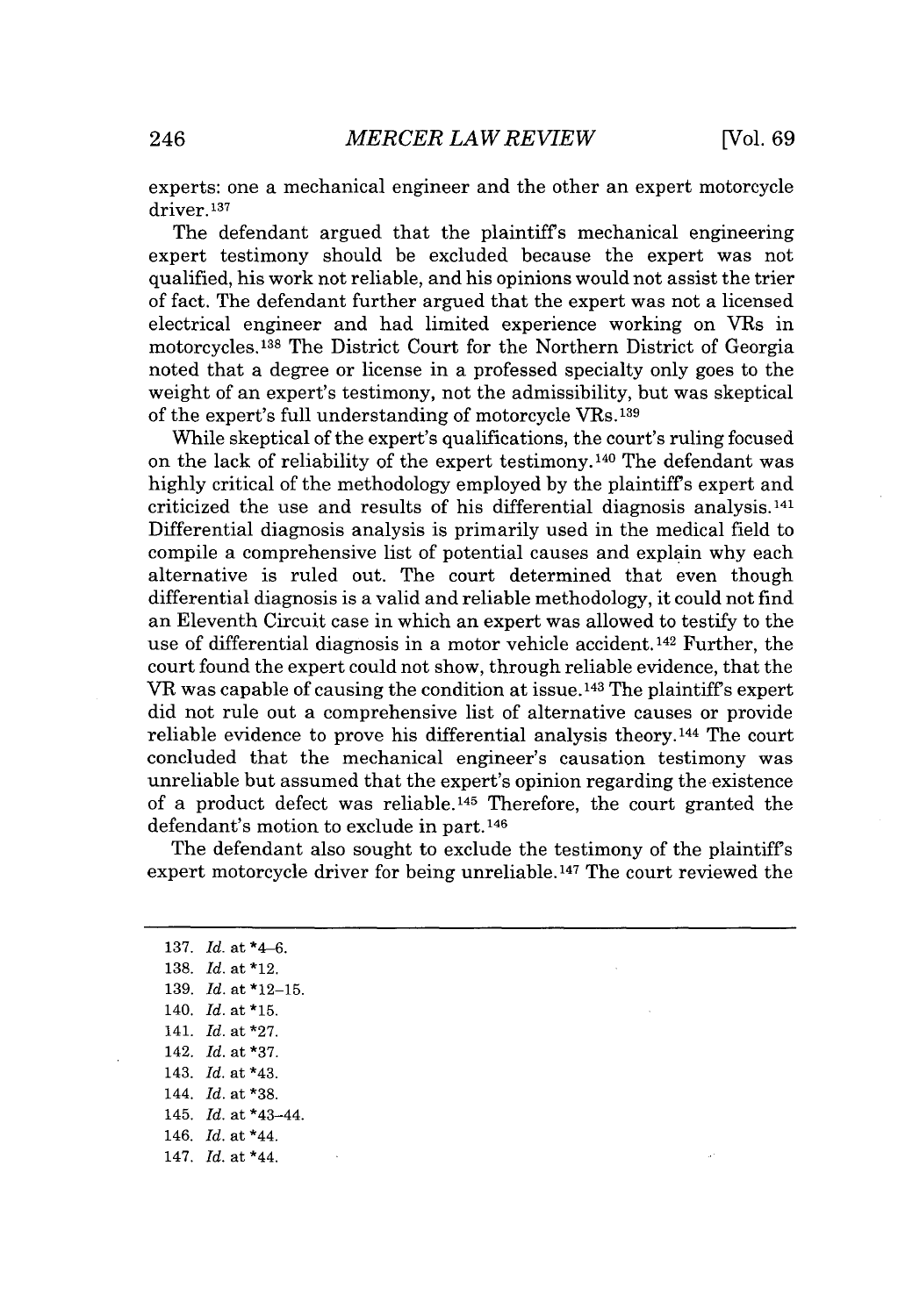expert driver's analysis of the incident based on riding through the accident site five times on an exemplar motorcycle.<sup>148</sup> The court determined that his testimony was not based on concrete data or testing and that the expert had no basis to testify that engine power loss was the probable cause of the plaintiff's accident.<sup>149</sup> Because he did not conduct independent tests on the motorcycle or rely on his past testing experience, the court determined that his opinion testimony was inadmissible.<sup>150</sup> The court assumed the expert rider's testimony was reliable to the limited extent that if the plaintiffs motorcycle suddenly stalled, it is possible that the plaintiff could lose control, but excluded the causation testimony.11 Therefore, the court granted defendant's motion to exclude in part. 152

In *Seamon v. Remington Arms* **Co.,153** the plaintiff sued a gun manufacturer, alleging her husband died as a result of a defect in his rifle when he was deer hunting. Law enforcement officers concluded that the rifle was at least five to ten feet away from the decedent when it fired, leaving the question of what caused the rifle to fire. The plaintiffs liability expert concluded that a defect in the gun's trigger system caused it to misfire, and the defendant filed a *Daubert* motion seeking the exclusion of this expert's opinions.154 The district court granted defendant's motion on the basis that the opinion was speculative and, thus, unreliable.<sup>155</sup> The Eleventh Circuit Court of Appeals considered the lower court's decision to exclude the expert's testimony.<sup>156</sup>

The lower court determined that the plaintiffs expert's opinion was unreliable because the expert had not adequately accounted for possible alternative causes and because the expert had formed his opinions based on facts not in the record.<sup>157</sup> The Eleventh Circuit held it was evident from the record that the expert adequately ruled out alternative causes.1<sup>5</sup> 8 The expert testified that he had no evidence pointing to the alternative cause of a trigger pull, and the record supported this opinion.<sup>159</sup>

148. *Id.* at *\*46.* 149. *Id.* at \*49-50. **150.** *Id.* **151.** *Id.* at **\*50. 152.** *Id.* at **\*50-51. 153. 813 F.3d 983** (11th Cir. **2016).** 154. *Id.* at **986. 155.** *Id.* at **985-87. 156.** *Id.* at **987. 157.** *Id.* at **989. 158.** *Id.* **159.** *Id.*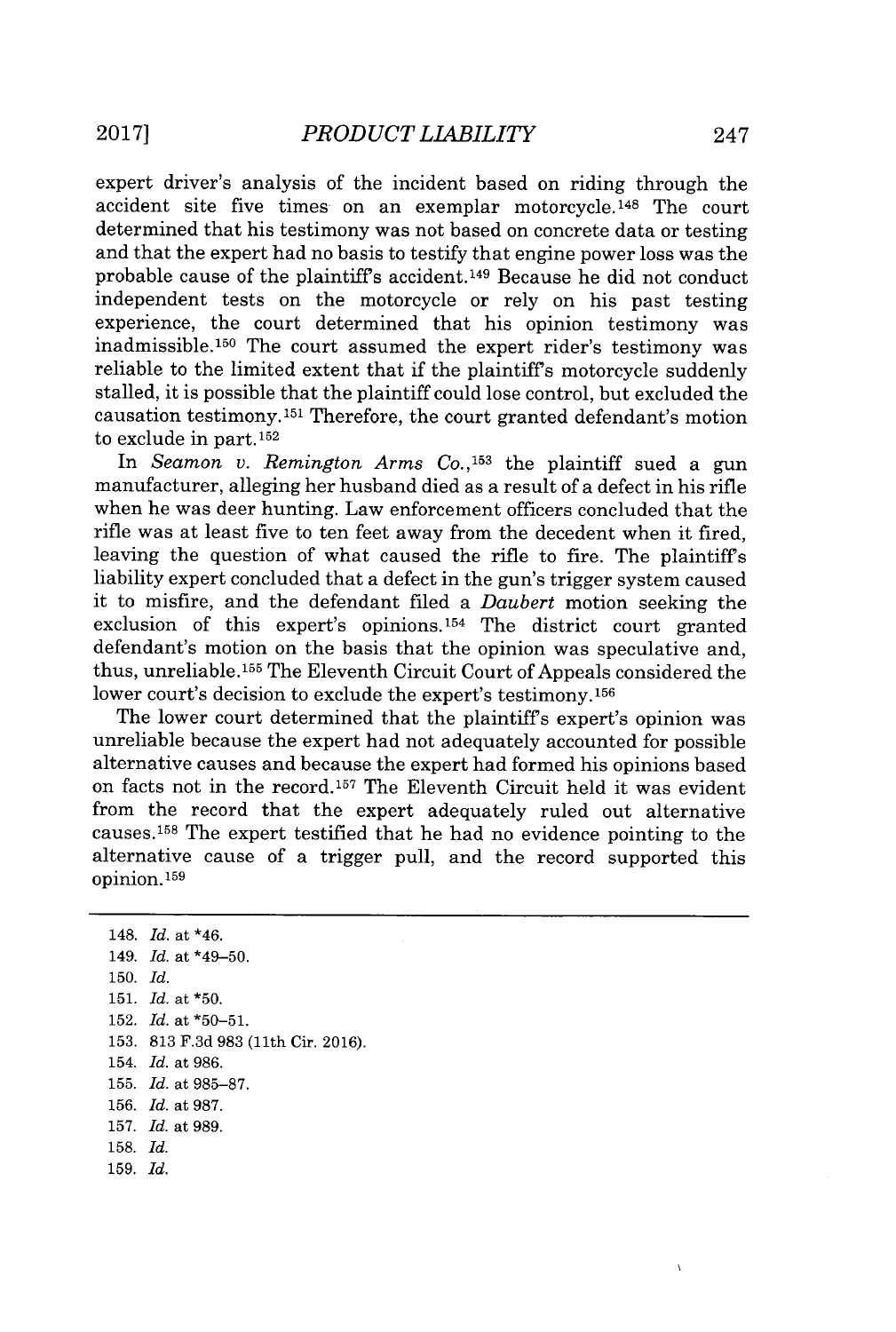The court then concluded that the district court had mischaracterized the evidentiary support for the expert's opinion in several ways. <sup>160</sup>"First, the district court conflated reasonable inference with improper speculation."<sup>161</sup> It was not speculative for the expert to infer a theory occurred when the defendant's alternative theory was inconsistent with the evidence.<sup>162</sup> Regardless, the Eleventh Circuit concluded that, when an expert opinion has satisfied *Daubert,* a court may not exclude that opinion because it is not particularly strong.<sup>163</sup> The weight given to admissible expert testimony is a matter for the jury. <sup>164</sup>

Second, it was clearly erroneous for the district court to draw an adverse inference from a failed expert test when the expert purposely did not conduct that test in the first place.<sup>165</sup> Lastly, the district court incorrectly excluded the expert's inference that debris in the gun housing created the possibility of jar-off166 where evidence demonstrated that the expert found debris and had previously observed debris interference in similar rifles.<sup>167</sup> The court held that the district court manifestly erred by mischaracterizing the plaintiffs expert's opinion, and it was an abuse of discretion for the district court to exclude the expert's testimony.<sup>168</sup>

In *Moore v. Cottrell*,<sup>169</sup> the plaintiff sustained serious injuries while operating a car hauler for a trucking company. After driving two cars onto a car hauler, the plaintiff exited a vehicle parked on the top level of a two-level trailer. He did not attempt to use a portable ladder equipped with the hauler, as he alleged it could only be safely used on dirt and the hauler was parked on asphalt. While attempting to reach the ground, he lost his footing and fell. The plaintiff sued the manufacturer, alleging strict liability, negligence, and breach of warranty claims. The defendant moved to exclude the testimony of the plaintiffs car-hauler expert. The trial court granted this motion, finding that although the expert was qualified to testify, he failed to apply reliable principles or methods to the case. **<sup>170</sup>**

**168.** *Id.*

**169.** 334 Ga. **App. 791, 780 S.E.2d** 442 **(2015).**

**170.** *Id.* at **791-92, 780 S.E.2d** at 444-45.

**<sup>160.</sup>** *Id.*

**<sup>161.</sup>** *Id.*

**<sup>162.</sup>** *Id.* at **990.**

**<sup>163.</sup>** *Id.*

<sup>164.</sup> *Id.*

**<sup>165.</sup>** *Id.*

**<sup>166.</sup>** Jar-off is a condition in which "the rifle contacted an external force like the tree, rope, or ground, and the connector was further jarred out of position, allowing the rifle to fire." *Id.* at **987.**

**<sup>167.</sup>** *Id.* at **991,**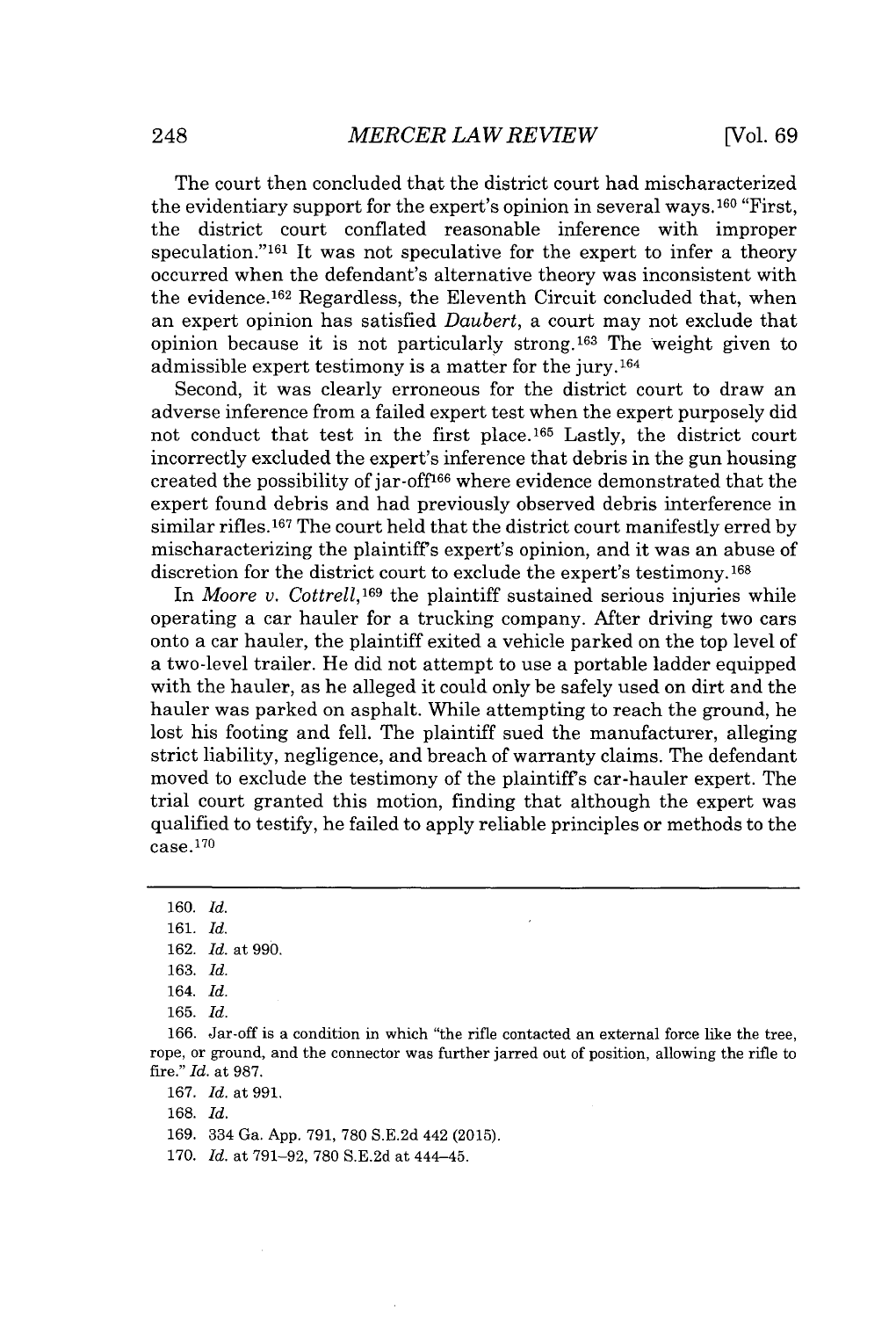The Georgia Court of Appeals reviewed the trial court decision for abuse of discretion.1<sup>7</sup> 1 The plaintiff argued that the trial court erred **by** striking the expert's testimony.<sup>172</sup> The court of appeals reviewed the expert's report and found several issues. **173** The expert never inspected or saw the car hauler, had never inspected any fall protection systems for similar car haulers, had never been subject to peer review, had never completed any scientific testing to support his theories, and did not opine regarding the actual cause of plaintiff's fall.<sup>174</sup> For these reasons, the court of appeals determined that his testimony did not meet the requirements of **O.C.G.A.** *§* **24-7-702(b).1 <sup>7</sup>5** The court of appeals held that the trial court did not abuse its discretion **by** excluding the expert's testimony.176

- **172.** *Id. at* **792, 780 S.E.2d** *at* 445.
- **173.** *Id. at 794,* **780 S.E.2d** *at 446.*
- 174. *Id. at 794,* **780 S.E.2d** *at* 445-46.
- **175.** *Id. at 794,* **780 S.E.2d** *at 446;* **O.C.G.A.** *§* **24-7-702(b) (2017).**
- **176.** *Moore,* 334 *Ga.* **App.** *at 794,* **780 S.E.2d** *at 446.*

**<sup>171.</sup>** *Id. at* **793, 780 S.E.2d** *at* 445.